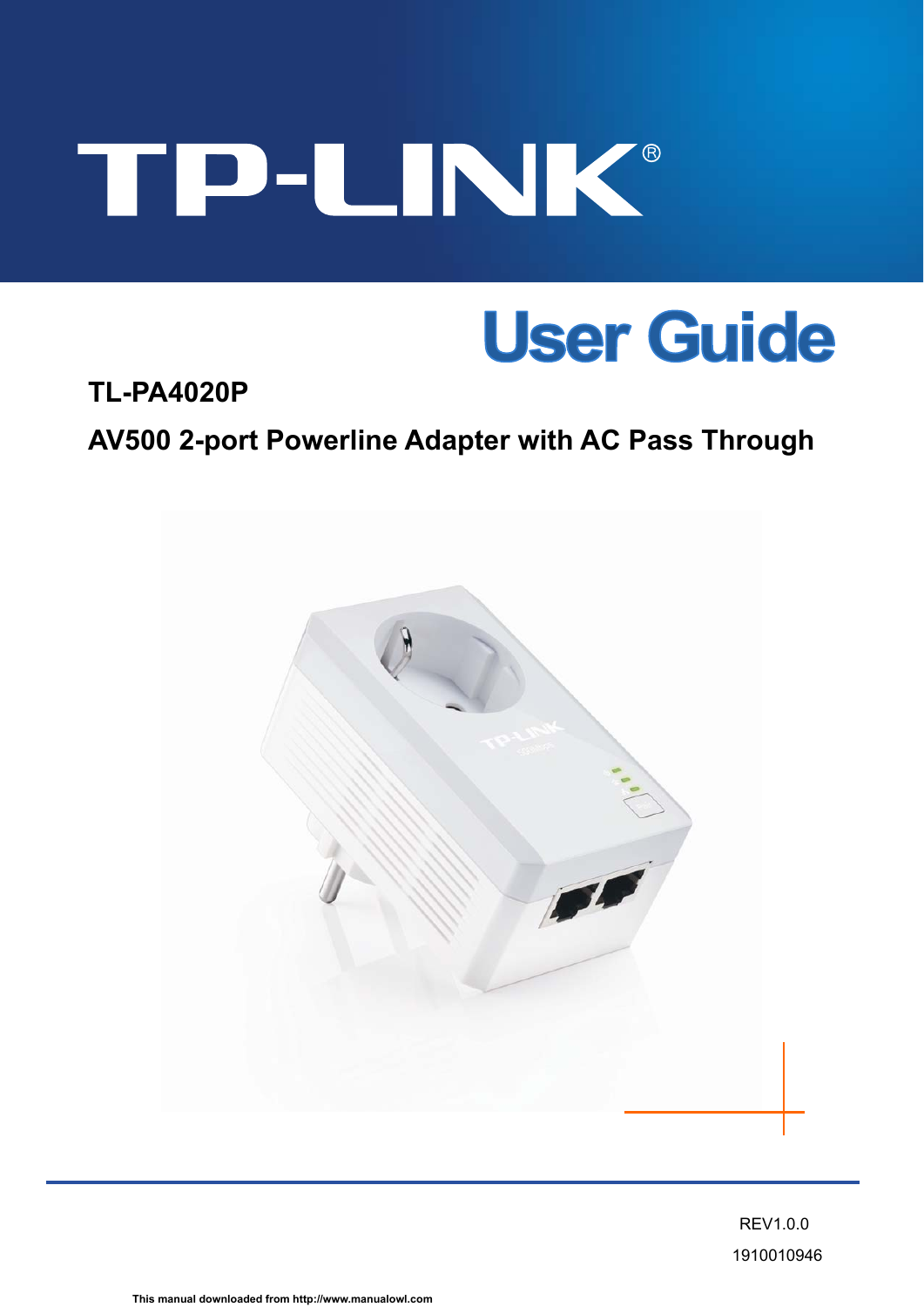## **COPYRIGHT & TRADEMARKS**

Specifications are subject to change without notice.  $\mathbf{TP}\text{-}\mathbf{LINK}^*$  is a registered trademark of TP-LINK TECHNOLOGIES CO., LTD. Other brands and product names are trademarks or registered trademarks of their respective holders.

No part of the specifications may be reproduced in any form or by any means or used to make any derivative such as translation, transformation, or adaptation without permission from TP-LINK TECHNOLOGIES CO., LTD. Copyright © 2013 TP-LINK TECHNOLOGIES CO., LTD. All rights reserved.

[http://www.tp-link.com](http://www.tp-link.com/)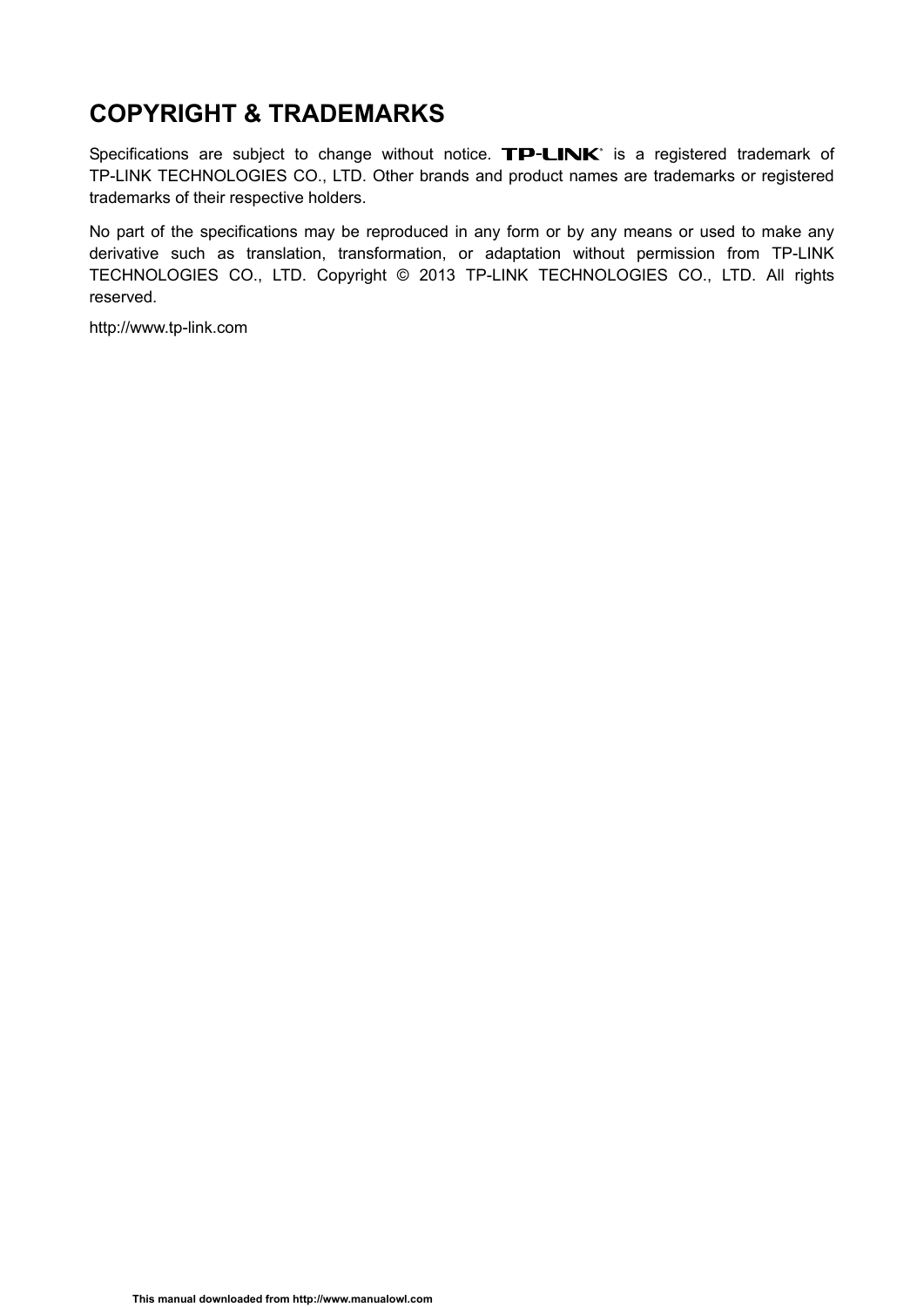### **FCC STATEMENT**



This equipment has been tested and found to comply with the limits for a Class B digital device, pursuant to part 15 of the FCC Rules. These limits are designed to provide reasonable protection against harmful interference in a residential installation. This equipment generates, uses and can radiate radio frequency energy and, if not installed and used in accordance with the instructions, may cause harmful interference to radio communications. However, there is no guarantee that interference will not occur in a particular installation. If this equipment does cause harmful interference to radio or television reception, which can be determined by turning the equipment off and on, the user is encouraged to try to correct the interference by one or more of the following measures:

- Reorient or relocate the receiving antenna.
- Increase the separation between the equipment and receiver.
- Connect the equipment into an outlet on a circuit different from that to which the receiver is connected.
- Consult the dealer or an experienced radio/ TV technician for help.

This device complies with part 15 of the FCC Rules. Operation is subject to the following two conditions:

- 1) This device may not cause harmful interference.
- 2) This device must accept any interference received, including interference that may cause undesired operation.

Any changes or modifications not expressly approved by the party responsible for compliance could void the user's authority to operate the equipment.

## **CE Mark Warning**

This is a class B product. In a domestic environment, this product may cause radio interference, in which case the user may be required to take adequate measures.



Продукт сертифіковано згідно с правилами системи УкрСЕПРО на відповідність вимогам нормативних документів та вимогам, що передбачені чинними законодавчими актами України.

# FAL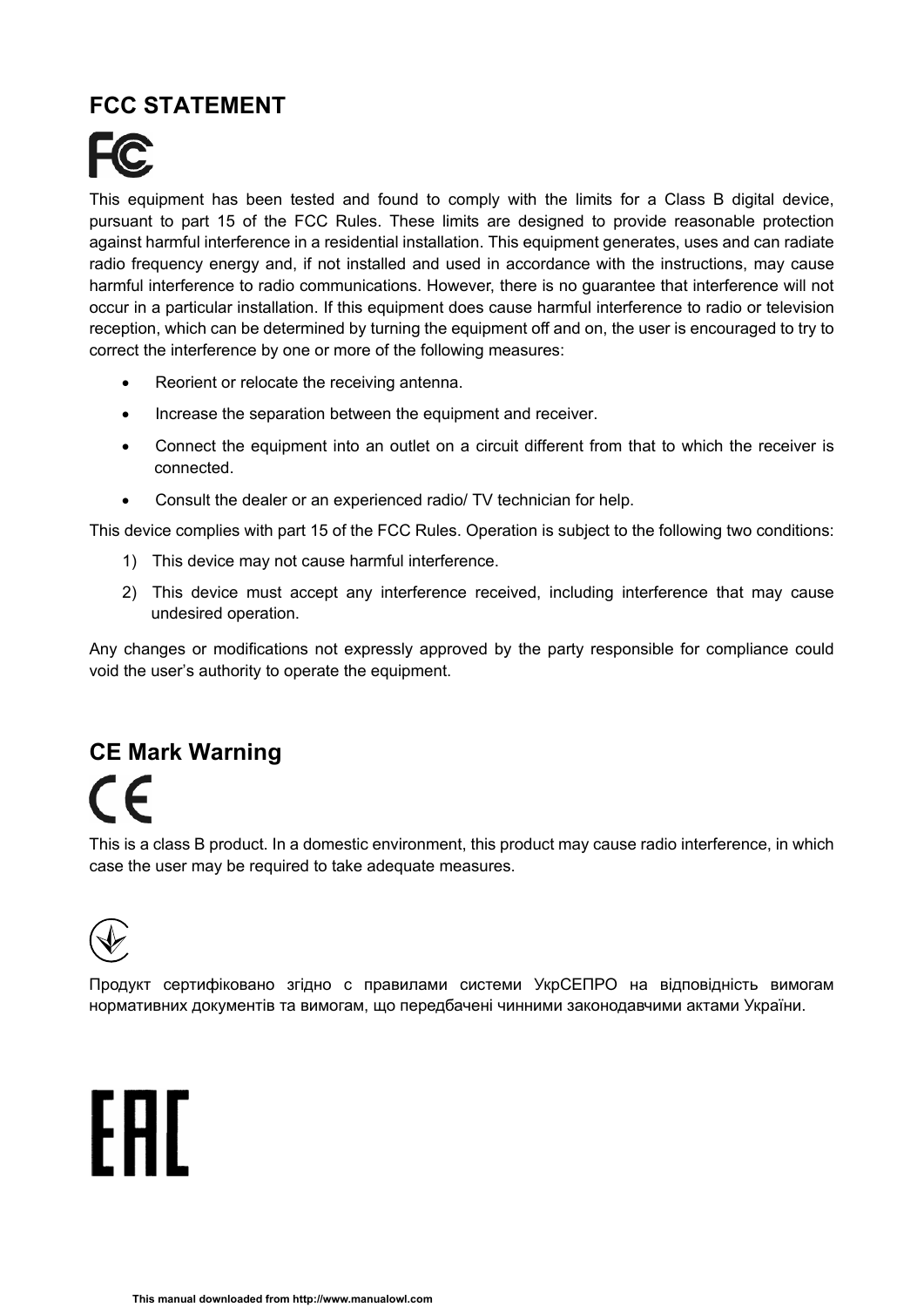## **Safety Information**

- When product has power button, the power button is one of the way to shut off the product; when there is no power button, the only way to completely shut off power is to disconnect the product or the power adapter from the power source.
- Don't disassemble the product, or make repairs yourself. You run the risk of electric shock and voiding the limited warranty. If you need service, please contact us.
- Avoid water and wet locations.

| AT        | <b>BG</b> | <b>BY</b> | CA        | <b>CZ</b> | DE | <b>DK</b> | EE        |
|-----------|-----------|-----------|-----------|-----------|----|-----------|-----------|
| ES        | FI        | <b>FR</b> | <b>GB</b> | <b>GR</b> | HU | ΙE        | ΙT        |
| LT        | LV        | MT        | <b>NL</b> | <b>NO</b> | PL | РT        | <b>RO</b> |
| <b>RU</b> | <b>SE</b> | <b>SK</b> | TR        | <b>UA</b> |    |           |           |

#### **This product can be used in the following countries:**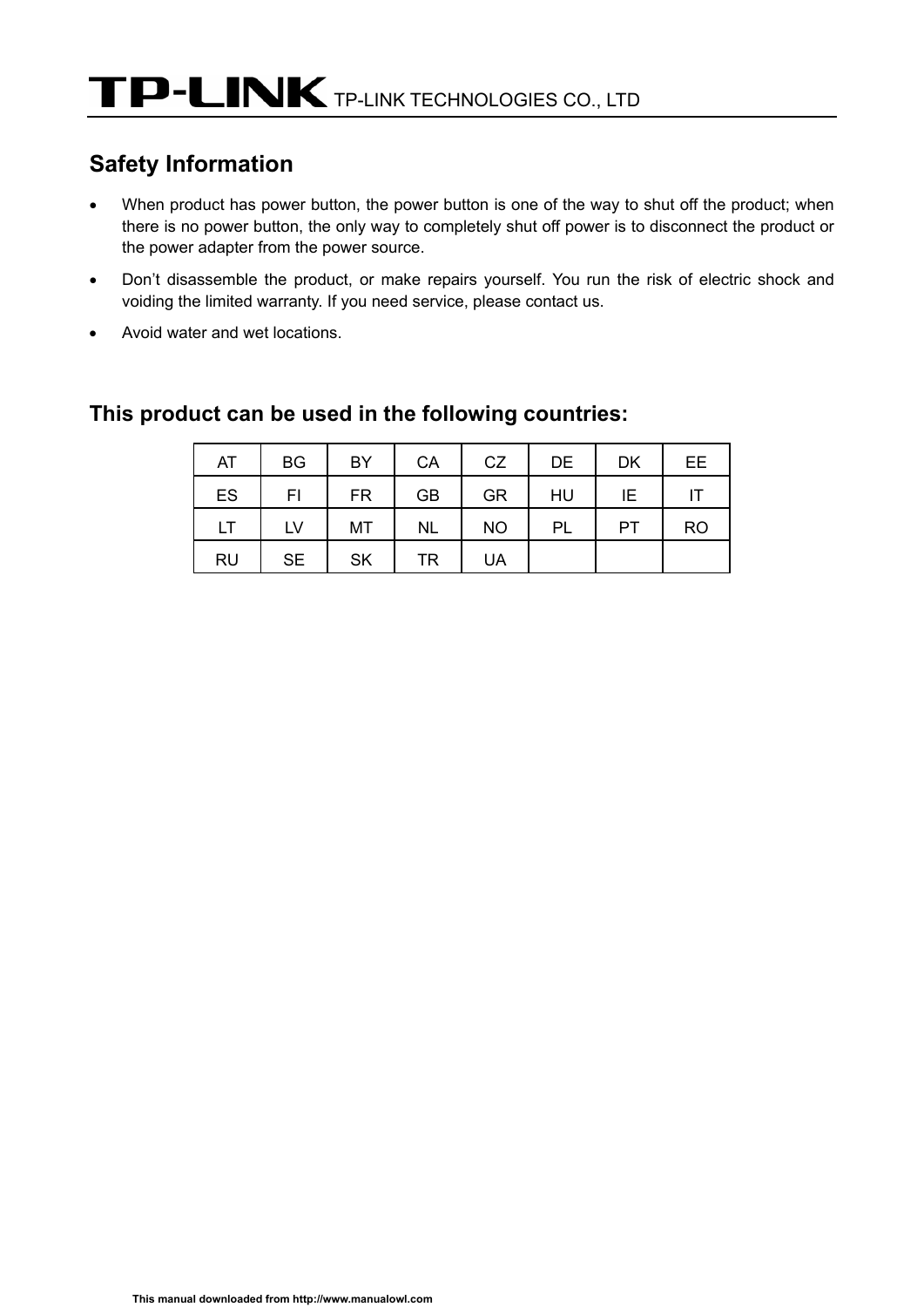TP-LINK TECHNOLOGIES CO., LTD

#### **DECLARATION OF CONFORMITY**

For the following equipment:

Product Description: **AV500 2-port Powerline Adapter with AC Pass Through**

Model No.: **TL-PA4020P**

Trademark: **TP-LINK** 

We declare under our own responsibility that the above products satisfy all the technical regulations applicable to the product within the scope of Council Directives:

Directives 2004 / 108 / EC, Directives 2006 / 95 / EC, Directives 2011/65/EU

The above product is in conformity with the following standards or other normative documents:

**EN 55022:2010 EN 55024:2010 EN 61000-3-2:2006+A1:2009+A2:2009 EN 61000-3-3:2008 EN 50412-2-1:2005 EN60950-1:2006+A11:2009+A1:2010+A12:2011** 

*The product carries the CE Mark* 



Person responsible for making this declaration:

 $\nu\zeta$ 

**Yang Hongliang Product Manager of International Business** 

Date of issue: 2013

TP-LINK TECHNOLOGIES CO., LTD.

Building 24 (floors 1, 3, 4, 5), and 28 (floors 1-4) Central Science and Technology Park, Shennan Rd, Nanshan, Shenzhen, China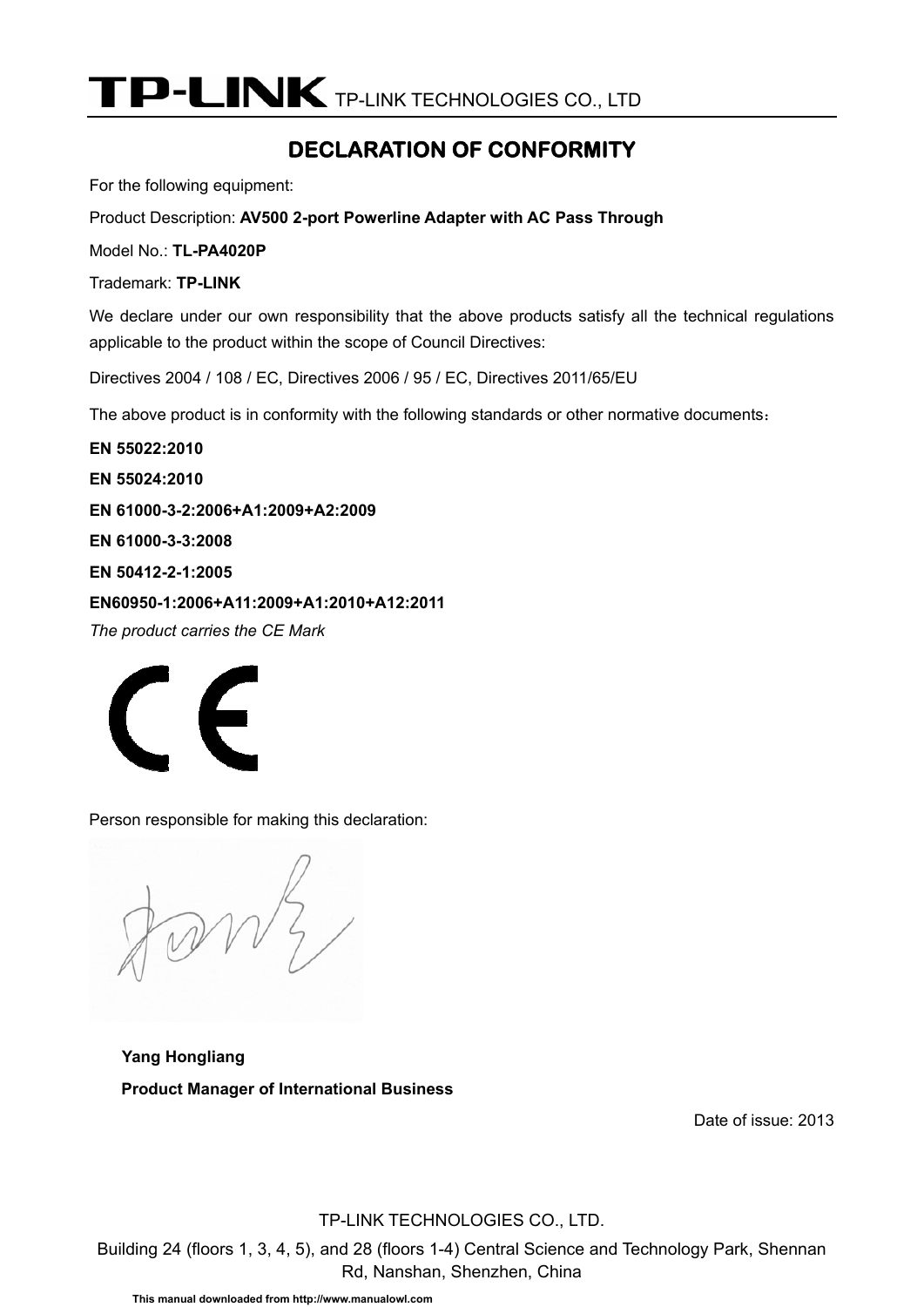| 4.2.1 Rename the Remote Device/Enter Password 15                   |  |
|--------------------------------------------------------------------|--|
|                                                                    |  |
|                                                                    |  |
|                                                                    |  |
|                                                                    |  |
|                                                                    |  |
|                                                                    |  |
| Chapter 5 Advanced Feature: How to Use the Pair Buttons 20         |  |
|                                                                    |  |
| 5.2 Set Up a Secured Powerline AV Network with the Pair Button  20 |  |
|                                                                    |  |

## **CONTENTS**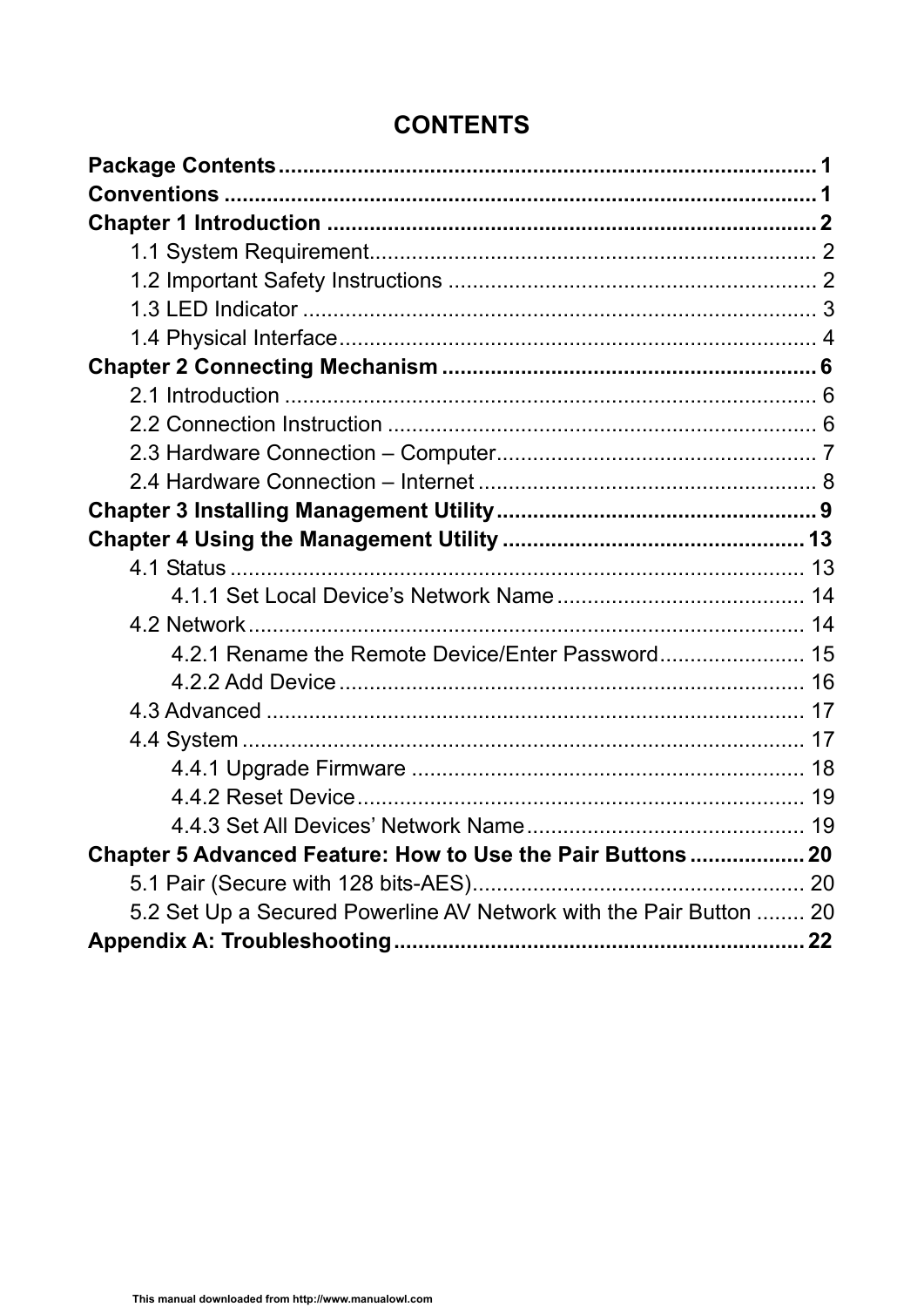### <span id="page-6-0"></span>**Package Contents**

The AV500 2-port Powerline Adapter with AC Pass Through package contains the following items:

- ¾ One AV500 2-port Powerline Adapter with AC Pass Through (There are two powerline adapters in Starter Kit)
- ¾ One RJ45 Cable (There are two RJ45 Cables in Starter Kit)
- $\triangleright$  One Quick Installation Guide
- ¾ One Resource CD (Management Utility and User Guide)

#### ) **Note:**

Make sure that the package contains the above items. If any of the above items are damaged or missing, please contact your dealer immediately.

#### **Conventions**

The powerline adapter or AV500 2-port Powerline Adapter with AC Pass Through mentioned in this guide stands for TL-PA4020P AV500 2-port Powerline Adapter with AC Pass Through without any explanation.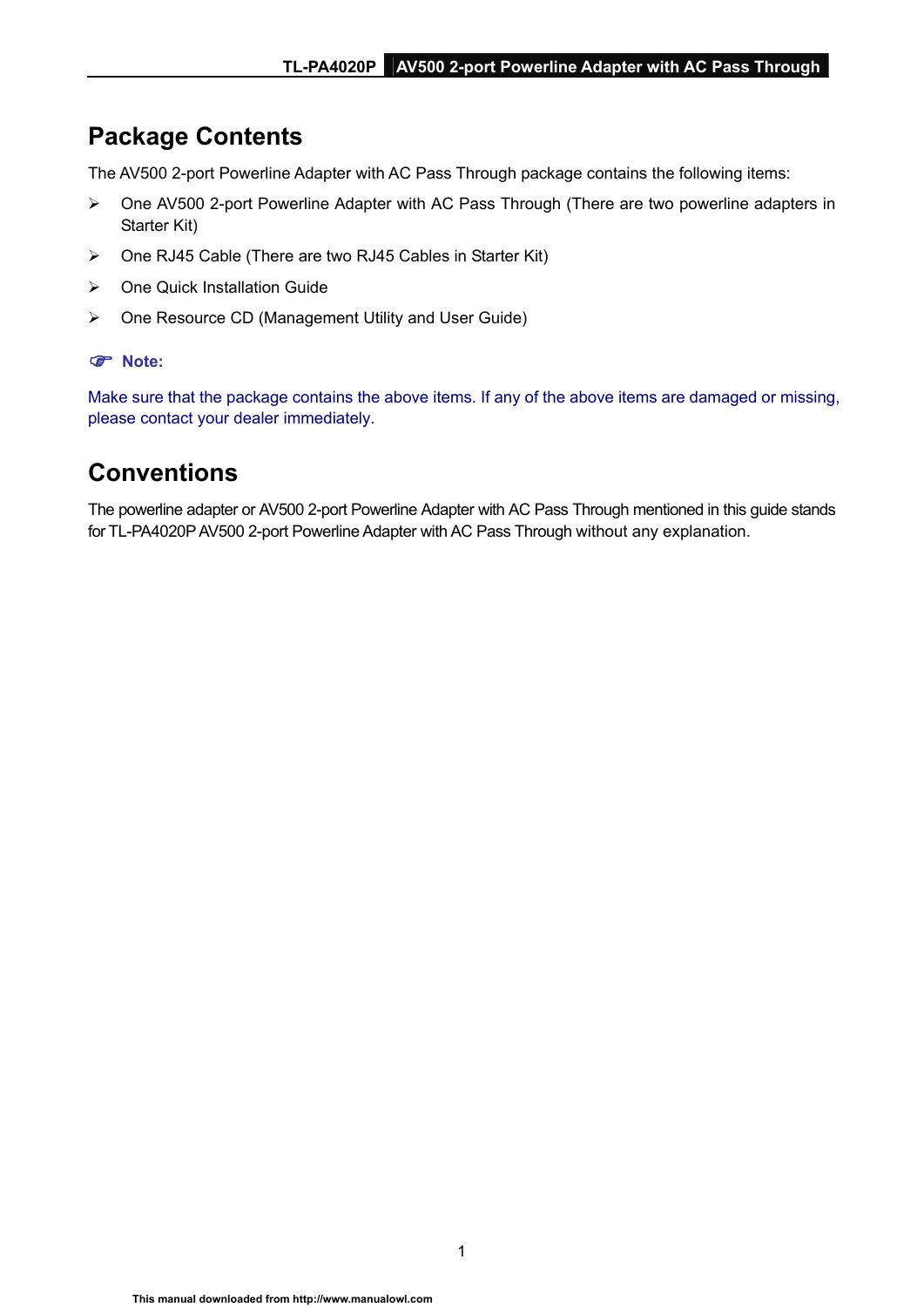## <span id="page-7-0"></span>**Chapter 1 Introduction**

This device is an AV500 2-port Powerline Adapter with AC Pass Through which transforms your house's existing electrical wiring into a ubiquitous networking infrastructure. Simply plug this AV500 2-port Powerline Adapter with AC Pass Through into an ordinary AC power outlet which will easily extend your Cable/xDSL broadband connection or existing Ethernet (LAN) network to any other electrical outlet in any room of a house without the need of any new cabling.

This Powerline Adapter supports up to 500Mbps data rate over the existing household power circuit. With data rates of 500Mbps, full multimedia application can easily be supported throughout the whole house in addition to Internet access. This Powerline Adapter uses the existing power lines installed in a home as a path to transmit digital data, voice, audio and video between devices.

To ensure data communication's security and multimedia applications, this Powerline Adapter support built-in 128-bit AES encryption.

The new Powerline Adapter TL-PA4020P from TP-LINK provides extra convenience and better performance for your home network with its integrated electrical socket and mains filer. The common problem of wasting an electrical outlet is solved and additional terminal devices or multiple sockets can be connected to the adapter just like to a normal wall socket. What's more, the data transmission in the network can be significantly improved by the integrated mains filter.With minimum setup, you can install and use this Powerline Adapter within minutes. The adapter adds two useful functions.

- 1. Existing connection with a new unassociated device added via the **Pair Button**.
- 2. Reset to default setting via the **Management Utility**.

#### **1.1 System Requirement**

- a) At least two power outlets (100V–240V~, 50/60Hz) with standard home power wiring
- b) A computer with the following:
	- ¾ Operating System with TCP/IP installed
	- $\triangleright$  Pentium III compatible processor and above
	- $\triangleright$  Ethernet LAN card installed with TCP/IP protocol
	- $\geqslant$  64 MB RAM or more
	- $\geq$  50 MB of free disk space (Minimum)
	- ¾ CD-ROM Drive

#### **1.2 Important Safety Instructions**

- 1. Do not open this product or attempt to service it; it may expose you to dangerous high voltage or other risks.
- 2. Do not operate this product near water.
- 3. Do not place or operate this product near a radiator or a heat register.
- 4. Do not expose this product to dampness, dust or corrosive liquids.
- 5. Do not connect this product or disconnect it from a wall socket during a lightning or a thunderstorm
- 6. Do not block the ventilation slots of this product, for insufficient airflow may harm it.
- 7. Do not put anything on this product.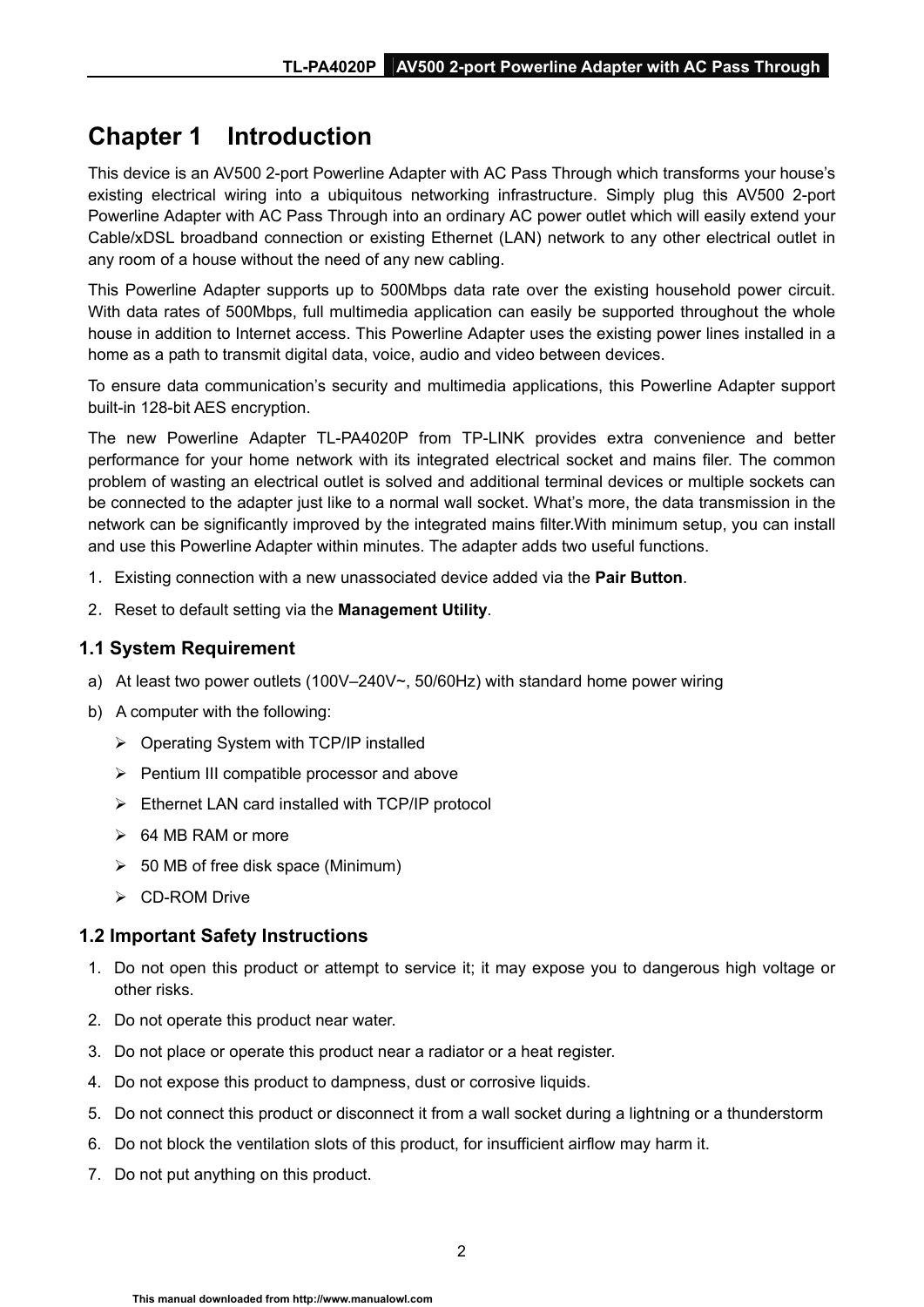- <span id="page-8-0"></span>8. Plug this product directly into a wall socket (100V–240V~, 50/60Hz). Do not use an extension cord between this product and the AC power source.
- 9. When plugging this product into a wall socket, make sure that the electrical socket is not damaged, and that there is no gas leakage.
- 10. Place the connecting cables properly so that people won't stumble or walk on it.
- 11. This product should be operated from the type of power indicated on the marking label. If you are not sure of the type of power available, consult the qualified technician.
- 12. Unplug this product from the mains and refer the product to qualified service personnel for the following conditions:
	- $\triangleright$  If liquid has been spilled on the product
	- $\triangleright$  If the product has been exposed to rain or water
- 13. Unplug this product from the wall socket before cleaning. Use a damp cloth for cleaning. Do not use liquid cleaners or aerosol cleaners.
- 14. The specification of the fuse is **T4AL250V**. To avoid damage, please do not change the fuse.
- 15. The Operating temperature is  $0^{\circ}$   $\sim$  40 $^{\circ}$  (32 $^{\circ}$ F  $\sim$  104 $^{\circ}$ F).
- 16. The Storage temperature is -40  $\degree$ C ~70  $\degree$  (-40  $\degree$ F ~158  $\degree$ F).

#### **1.3 LED Indicator**

The LED indicator displays information about the device's status.



| <b>Item</b>   | <b>Status</b>   | <b>Indication</b>                                                                    |
|---------------|-----------------|--------------------------------------------------------------------------------------|
|               | Solid           | The adapter is on.                                                                   |
| Power LED     | <b>Blinking</b> | The adapter is in power-saving mode or in pairing<br>procedure.                      |
|               | Off             | The adapter is off.                                                                  |
|               | Solid           | The adapter is connected to a powerline network.                                     |
|               | <b>Blinking</b> | The adapter is transferring data.                                                    |
| Powerline LED | Off             | The adapter isn't connected to any powerline network or<br>is in power-saving mode.* |

3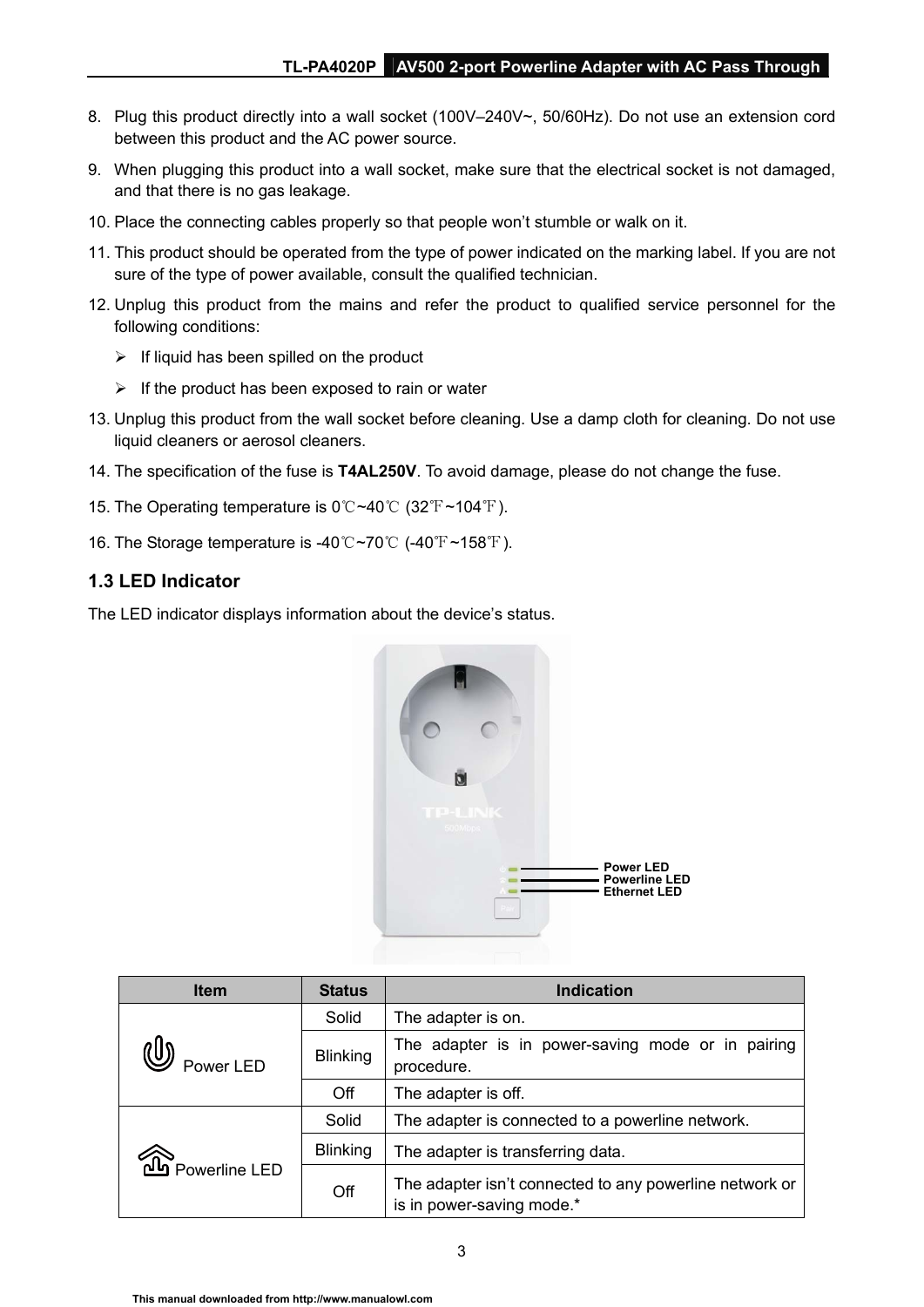<span id="page-9-0"></span>

|                                    | Solid           | At least one Ethernet port is connected, but there is no<br>data being transferred. |
|------------------------------------|-----------------|-------------------------------------------------------------------------------------|
| $\overrightarrow{CD}$ Ethernet LED | <b>Blinking</b> | At least one Ethernet port is transferring data.                                    |
|                                    | Off             | No Ethernet port is connected.                                                      |

#### ) **Note:**

5 minutes after the device connected to the adapter is turned off, and the adapter will automatically switch to the power-saving Mode. In power-saving mode, the Homeplug cannot be accessed via the electrical wiring, but its integrated electrical socket can supply the power normally. After the device connected to the Homeplug is switched on again, your Homeplug will leave the power-saving mode and the three LEDs will flash simultaneously.

#### **1.4 Physical Interface**

There are four physical interfaces on this Powerline Adapter.



| <b>Interface</b>                       | <b>Description</b>                                                                                                                                                                                                                                                                                                                                                                                                                     |
|----------------------------------------|----------------------------------------------------------------------------------------------------------------------------------------------------------------------------------------------------------------------------------------------------------------------------------------------------------------------------------------------------------------------------------------------------------------------------------------|
| <b>Ethernet Port</b>                   | It is a 10/100Mbps Ethernet port on the adapter for connecting it to<br>the PC or the broadband device with the network cable.                                                                                                                                                                                                                                                                                                         |
| Power Plug <sup>*</sup>                | A Power Plug connected to any $(100V-240V\sim, 50/60Hz)$ power<br>socket                                                                                                                                                                                                                                                                                                                                                               |
| Pair Button                            | Pair buttons are used to secure a powerline network. To secure<br>your network, please follow the steps below. Firstly, plug in a new<br>adapter, and press its pair button for 1 second; then plug in another<br>adapter and press its pair button for 1 second as well. The two<br>buttons should be pressed within 2 minutes of each other. After<br>that, wait about 60 seconds so that the two adapters can finish<br>connecting. |
| <b>Integrated Electrical</b><br>Socket | The integrated electrical socket allows additional devices or<br>multiple sockets to be connected to the adapter just like to a normal<br>wall socket. No electrical socket is lost.                                                                                                                                                                                                                                                   |

\* The provided power plug may differ from the picture due to different regional power specifications. Here we take the EU version as an example.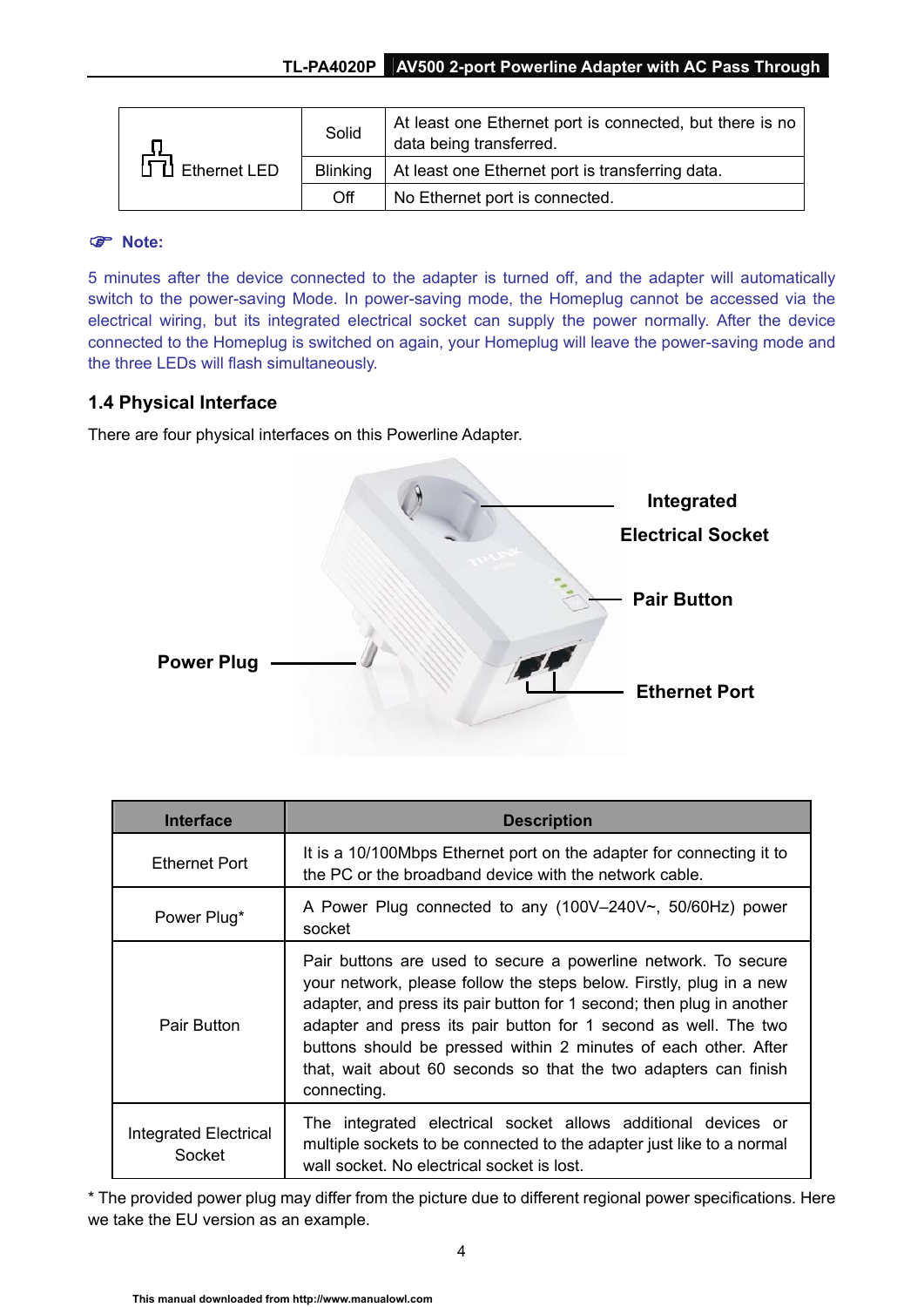#### ) **Note:**

- 1. If the pair button is pressed till all the LEDs turn off (at least 7 seconds), the powerline adapter will leave the network which it has joined and its new network name assumes a random value. The Power LED turns off temporarily when it disconnects from the powerline network.
- 2. For detailed information about the pair button, please refer to Chapter 5 Advanced Feature: How to [Use the Pair Buttons](#page-25-0).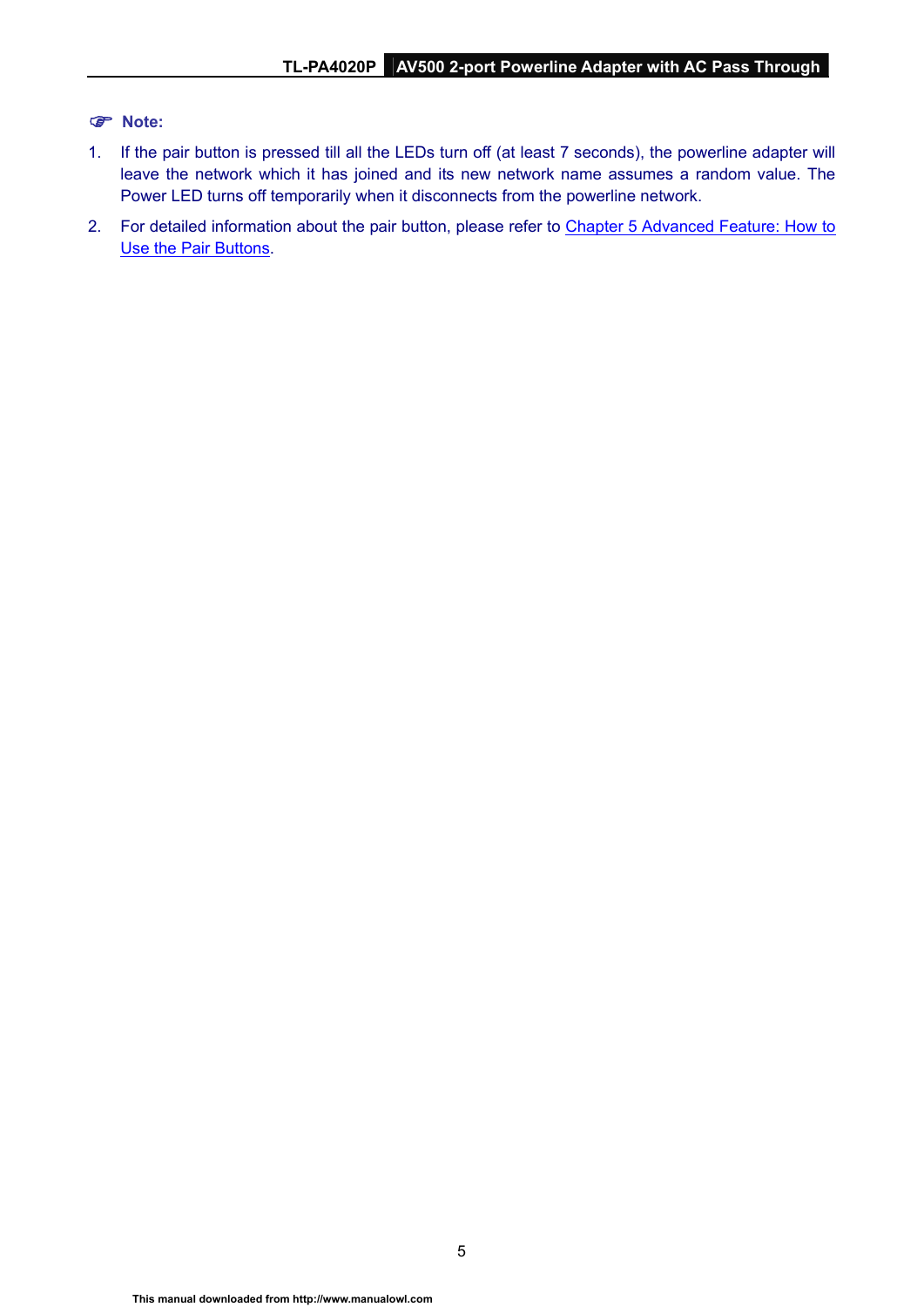## <span id="page-11-0"></span>**Chapter 2 Connecting Mechanism**

#### **2.1 Introduction**

The Powerline Adapter supports up to 500Mbps data rate. With this high speed connection rate, this Powerline Adapter allows you to set up a high speed home network by using your home existing electrical wiring. Simply plug this Powerline Adapter into an ordinary power outlet to extend your Cable/xDSL broadband connection or existing LAN network to any other electrical outlet in any room of your house.

Note that this Powerline Adapter works in pairs. You need to plug one Powerline Adapter into a power outlet for each computer and connect the Powerline Adapter to the computer's LAN card with an Ethernet cable; you will also need another Powerline Adapter connected to your Cable/xDSL broadband so as to extend your broadband connection or Internet surfing. With clean power line, the distance between two Powerline Adapters can reach 300 meters at most, but the actual distance may vary due to the environment.

Section below describes the connection instructions and hardware connection mechanism.

#### **2.2 Connection Instruction**

To ensure the optimum performance of the Powerline Adapter and significantly improve the transmission capacity of the network, we recommend that you comply with the following connection rules:

Plug the Powerline Adapter directly into a wall socket but not the multiple sockets.



To take full advantage of the filter function of the Powerline Adapter and to improve data transmission in the network, always plug the multiple sockets into the integrated electrical socket of the Powerline Adapter.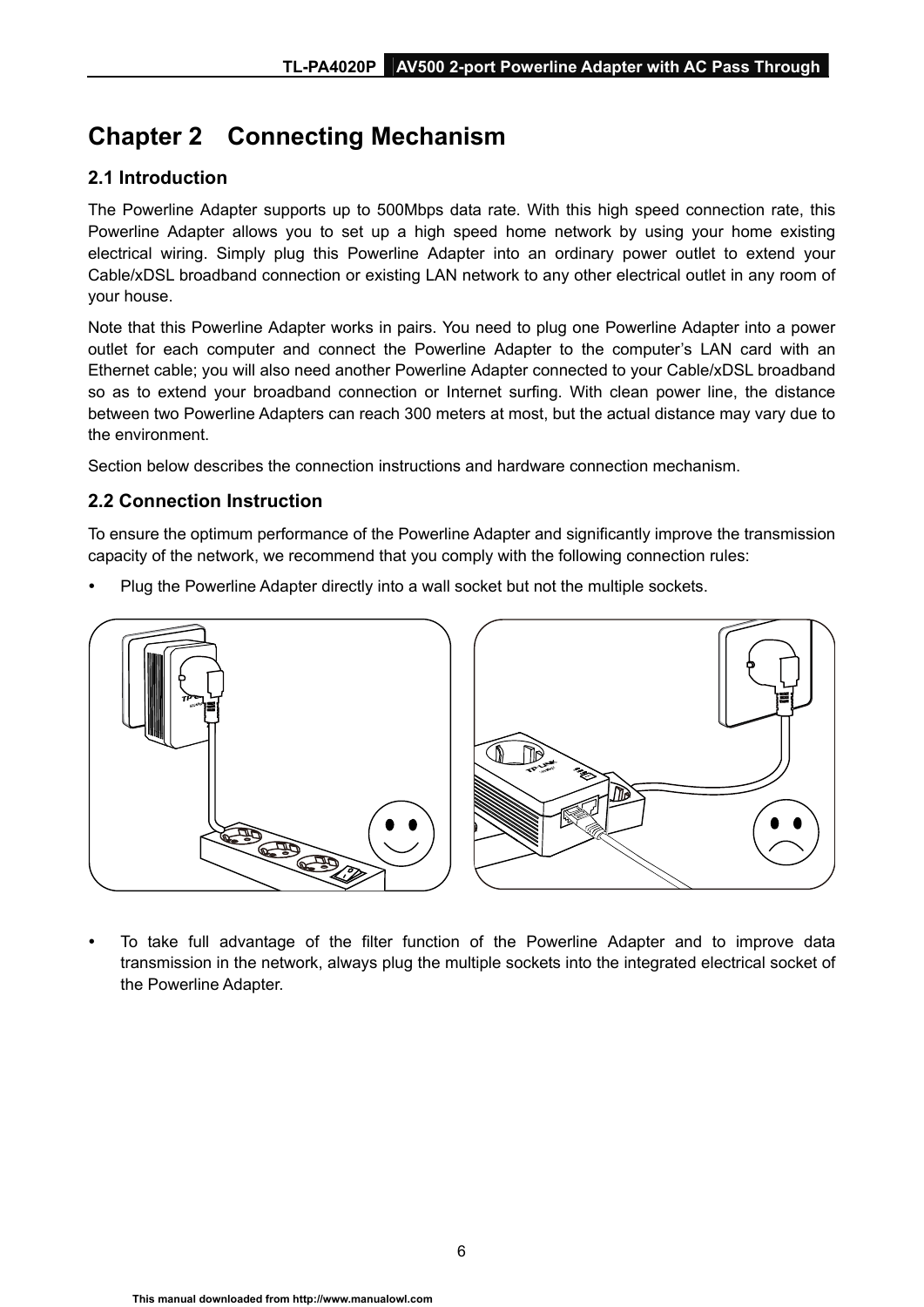<span id="page-12-0"></span>



#### **2.3 Hardware Connection – Computer**

For those computers you wish to be networked by Powerline Adapter, each of the computers must be properly connected with a Powerline Adapter through an Ethernet (RJ45) cable.

Following are the steps to properly connect the Powerline Adapter to your computer:

- 1. Connect one end of the provided Ethernet (RJ45) cable to the Powerline Adapter's Ethernet port.
- 2. Connect the other end of the Ethernet (RJ45) cable to your computer's LAN port.
- 3. Plug the Powerline Adapter into a wall socket next to the computer.
- 4. Turn on your computer.
- 5. Check and confirm that the Power LED  $\bigcirc$  and Ethernet LED  $\overline{11}$  on the Powerline Adapter are **ON**.

The hardware connection mechanism is shown below:



#### ) **Note**:

Do not connect the Powerline adapter to any extension lead, power strip, extension cord or surge protector, as these may degrade the network performance.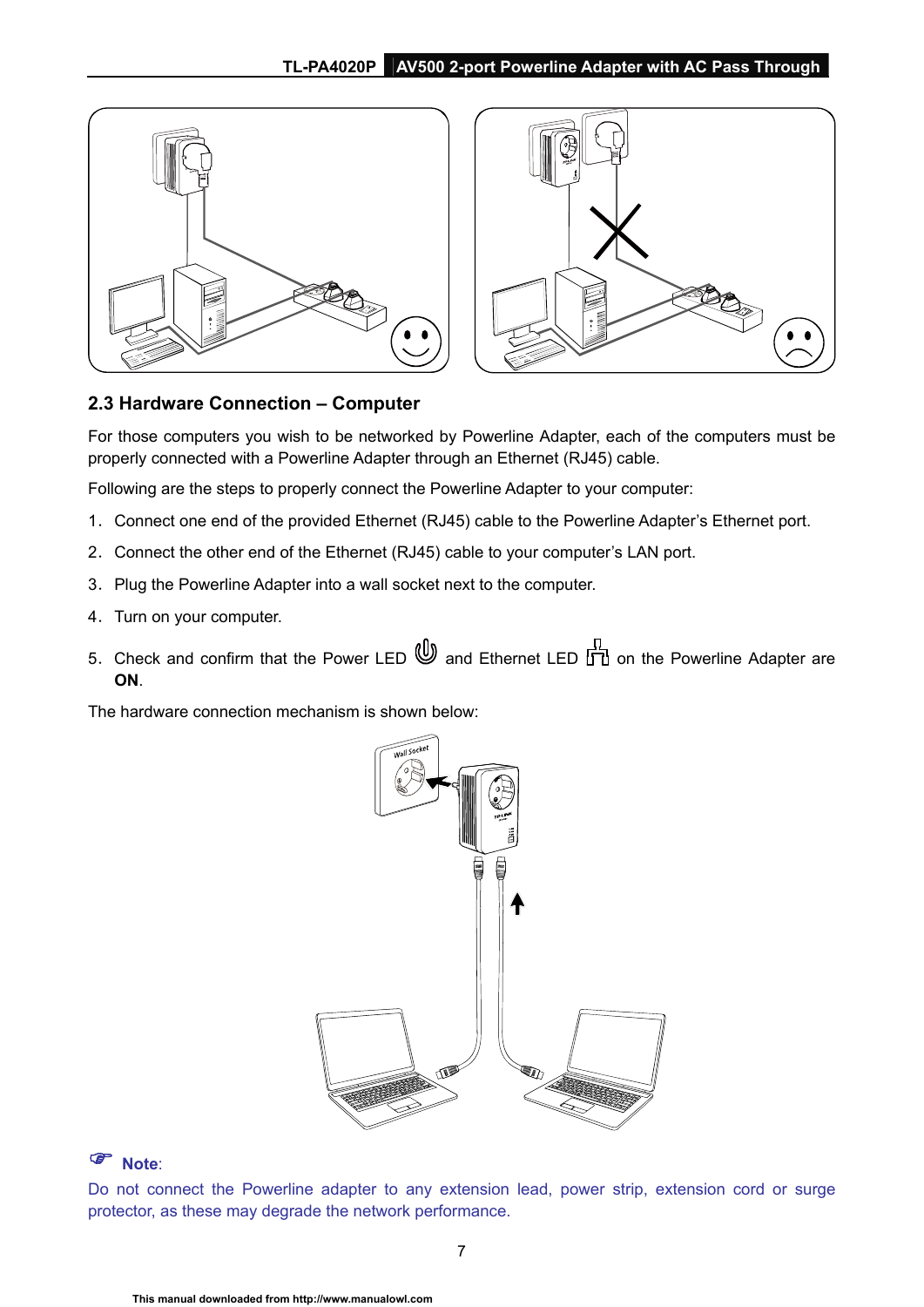#### <span id="page-13-0"></span>**2.4 Hardware Connection – Internet**

This section describes how to connect the Powerline Adapter into your existing ADSL broadband connection via ADSL Ethernet port. Follow the procedures described below to connect the Powerline Adapter to your ADSL broadband connection:

- 1. Connect one end of the provided Ethernet (RJ45) cable to the Powerline Adapter's Ethernet port.
- 2. Connect the other end of the Ethernet (RJ45) cable to an available Ethernet port of your ADSL broadband Router.
- 3. Plug the Powerline Adapter into a wall socket next to the computer.
- 4. Turn on your computer.
- 5. Check and confirm that the Power LED  $\mathbb{U}$ , Ethernet LED  $\mathbb{H}$ , and Powerline LED  $\mathbb{\hat{D}}$  on the Powerline Adapter are **ON**.

The hardware connection mechanism is shown below:



#### ) **Note:**

Where the MAINS plug or an appliance coupler is used as the disconnected device, the disconnect device shall remain readily operable. The idle wall sockets or electrical outlets in your household electrical circuit can be used normally without interference from the network.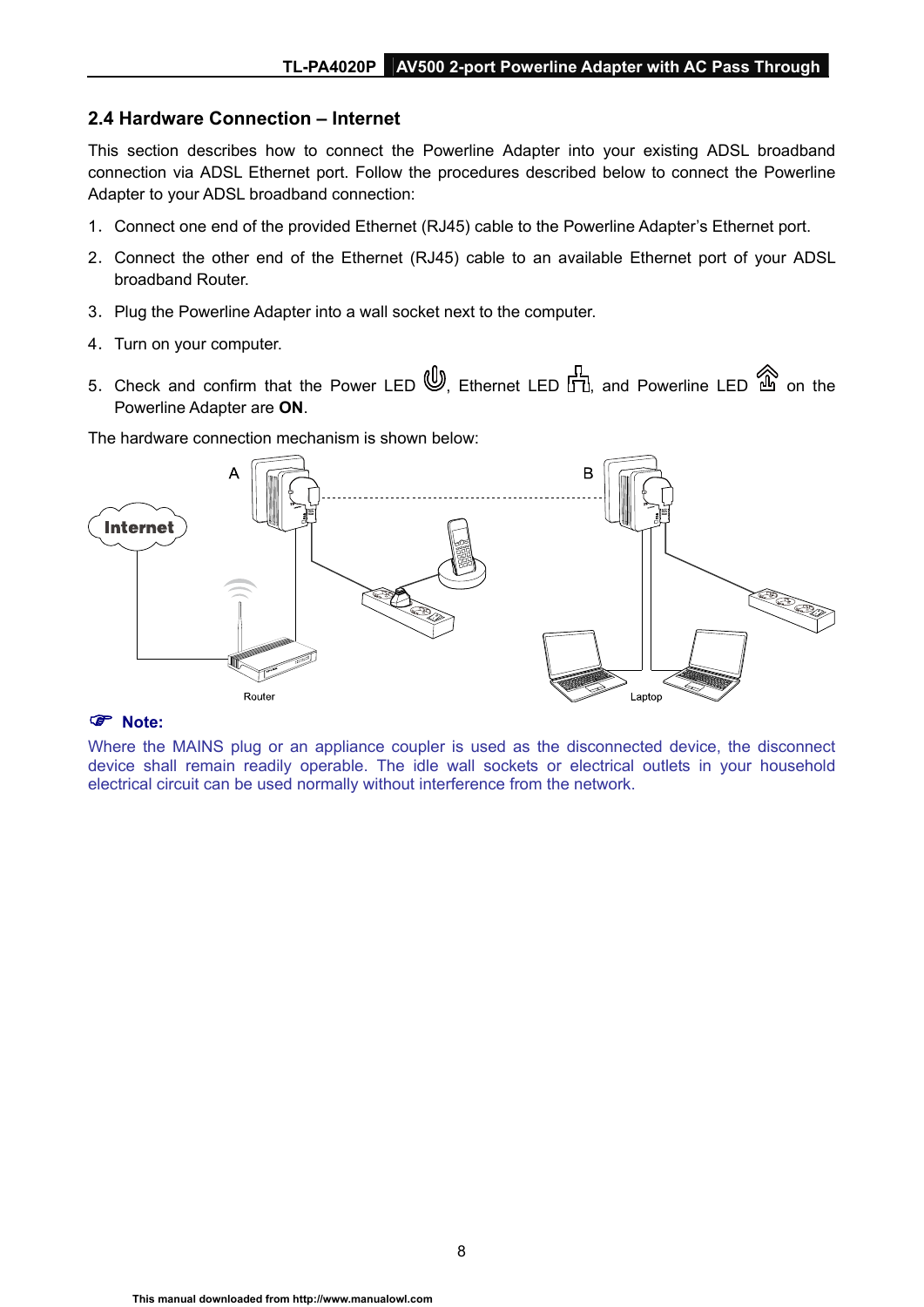## <span id="page-14-0"></span>**Chapter 3 Installing Management Utility**

Please verify that no other Powerline Adapter or any Encryption Management Utilities are installed before installing the provided software. If other Powerline Utilities are installed, uninstall them and restart your personal computer before installing this provided software.

#### ) **Note**:

To install Management Utility, please make sure that WinPcap 4.1.2 has been installed in your computer. Otherwise, a window will pop up for you to install WinPcap 4.1.2.

Take the following procedures to properly install the provided Management Utility:

Step 1: Insert the Resource CD into your CD-ROM drive, and then the following Setup Wizard will automatically pop up on your computer's screen.



Step 2: Select **500Mbps Powerline** and click **Management Utility**, and then the program installation process will carry out and copy all the necessary files to your system.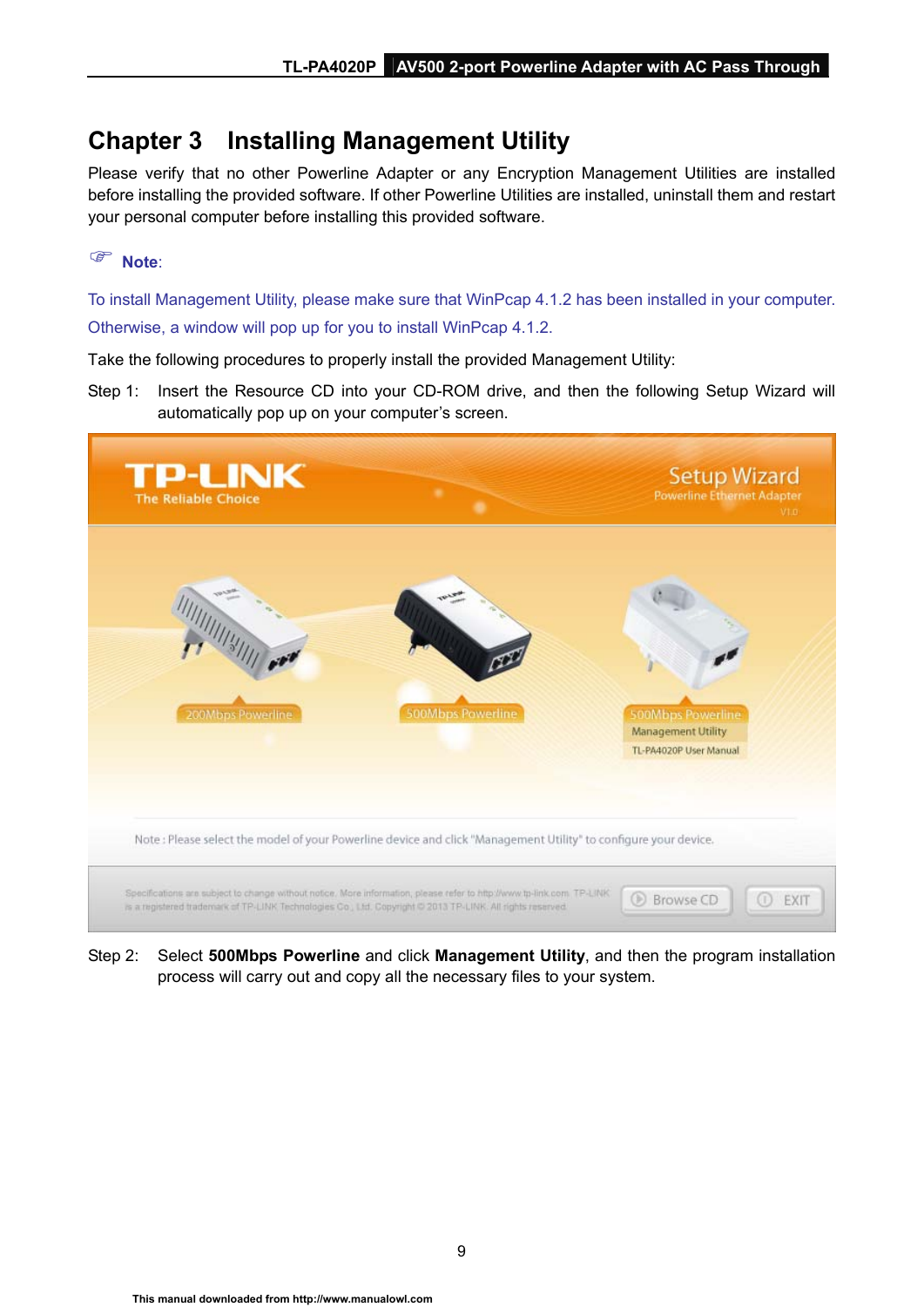

| <b>is PowerLine Utility</b>                                                                                  |  |
|--------------------------------------------------------------------------------------------------------------|--|
| <b>Select Installation Folder</b>                                                                            |  |
| The installer will install PowerLine Utility to the following folder.                                        |  |
| To install in this folder, click "Next". To install to a different folder, enter it below or click "Browse". |  |
| Folder:                                                                                                      |  |
| C:\Program Files\TP-LINK\PowerLine Utility\<br>Browse                                                        |  |
| Disk Cost                                                                                                    |  |
| Install PowerLine Utility for yourself, or for anyone who uses this computer:                                |  |
| Everyone                                                                                                     |  |
| ⊙ Just me                                                                                                    |  |
| < Back<br>Cancel<br>Next >                                                                                   |  |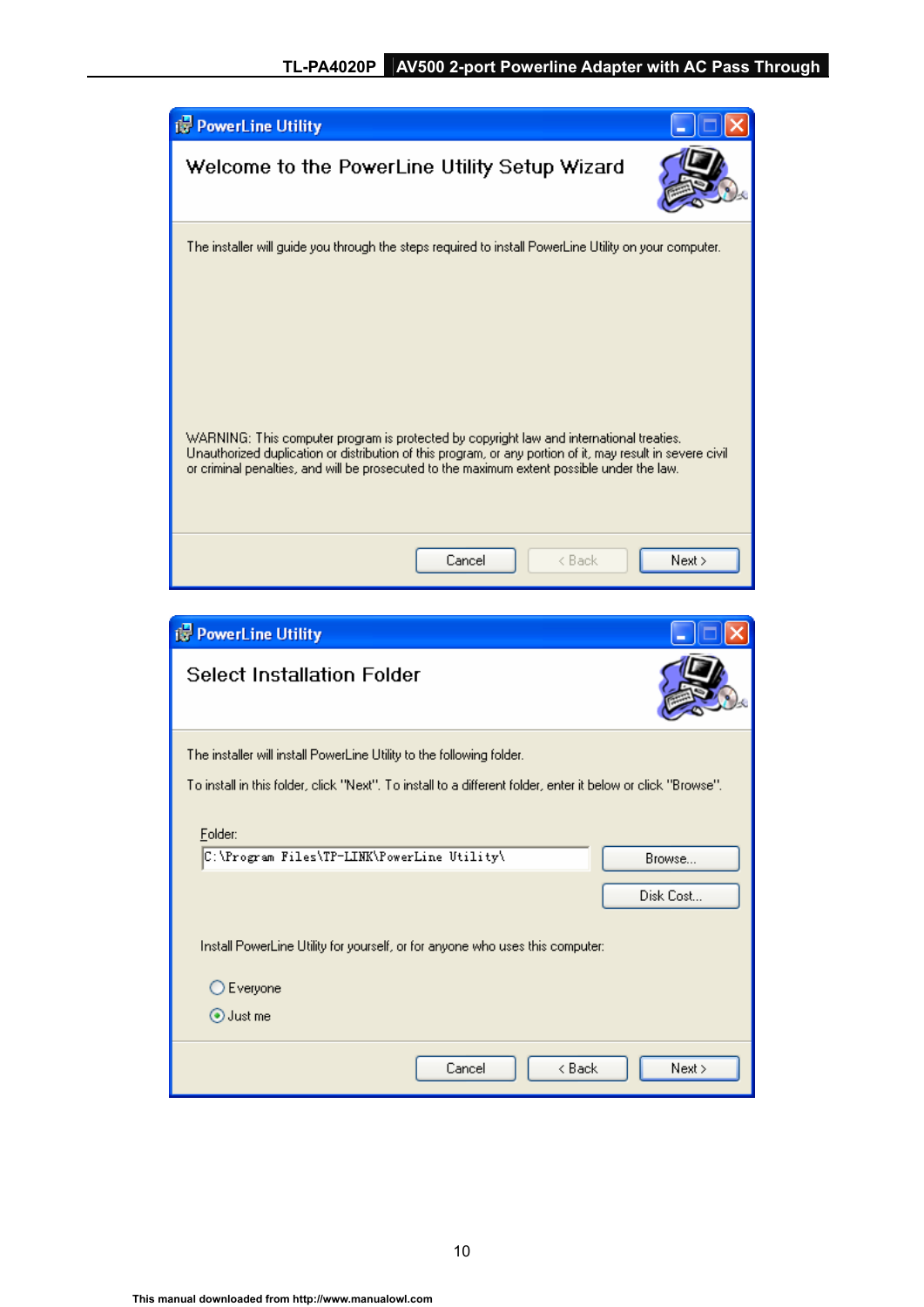| <b>is PowerLine Utility</b>                                           |        |        |        |
|-----------------------------------------------------------------------|--------|--------|--------|
| <b>Confirm Installation</b>                                           |        |        |        |
| The installer is ready to install PowerLine Utility on your computer. |        |        |        |
| Click "Next" to start the installation.                               |        |        |        |
|                                                                       |        |        |        |
|                                                                       |        |        |        |
|                                                                       |        |        |        |
|                                                                       |        |        |        |
|                                                                       |        |        |        |
|                                                                       |        |        |        |
|                                                                       |        |        |        |
|                                                                       | Cancel | < Back | Next > |

| <b>is PowerLine Utility</b>           |        |        |        |
|---------------------------------------|--------|--------|--------|
| Installing PowerLine Utility          |        |        |        |
| PowerLine Utility is being installed. |        |        |        |
| Please wait                           |        |        |        |
|                                       | Cancel | < Back | Next > |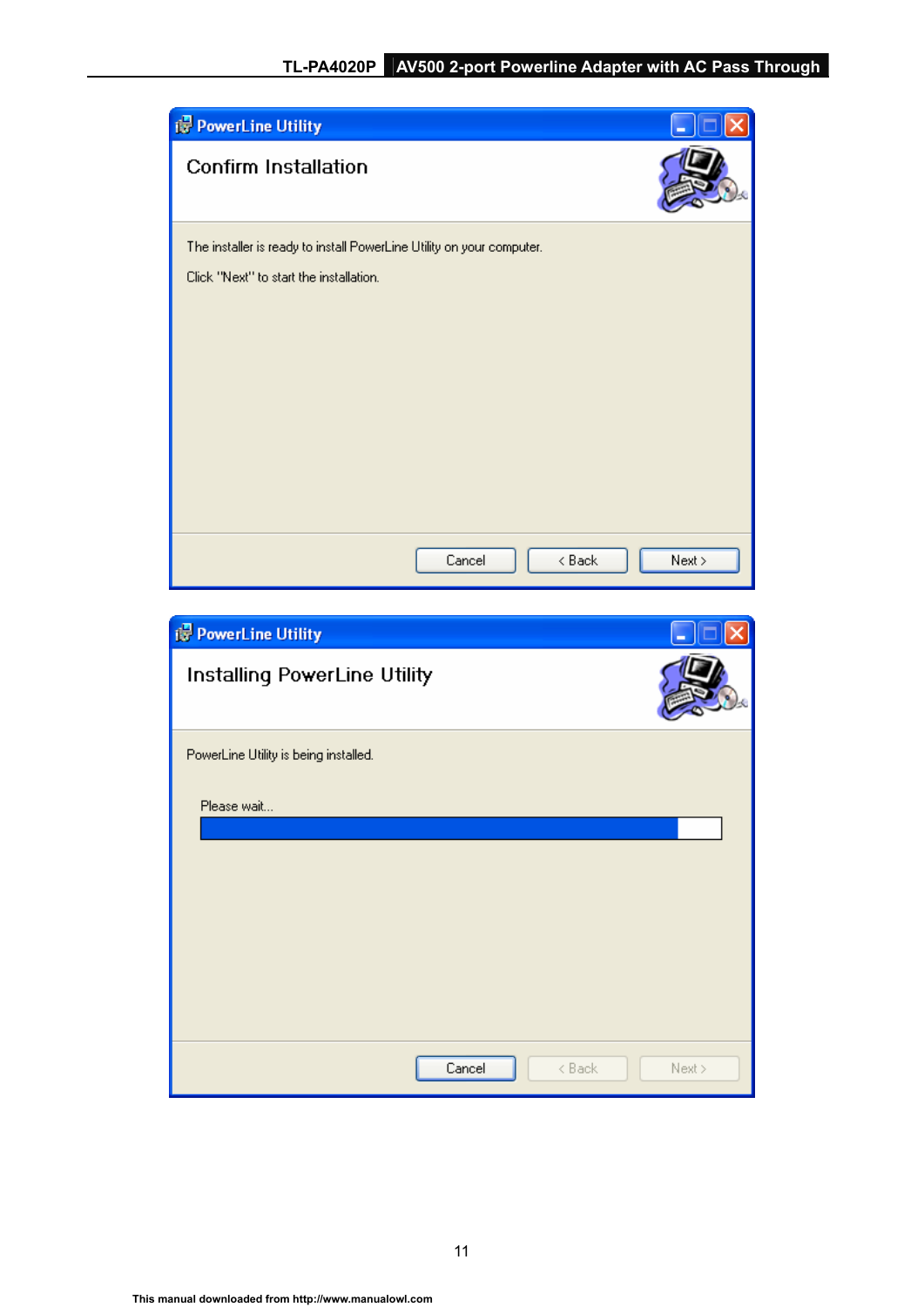

Step 3: After the installation, a shortcut to the **"Powerline Utility"** application icon is provided on the windows desktop.

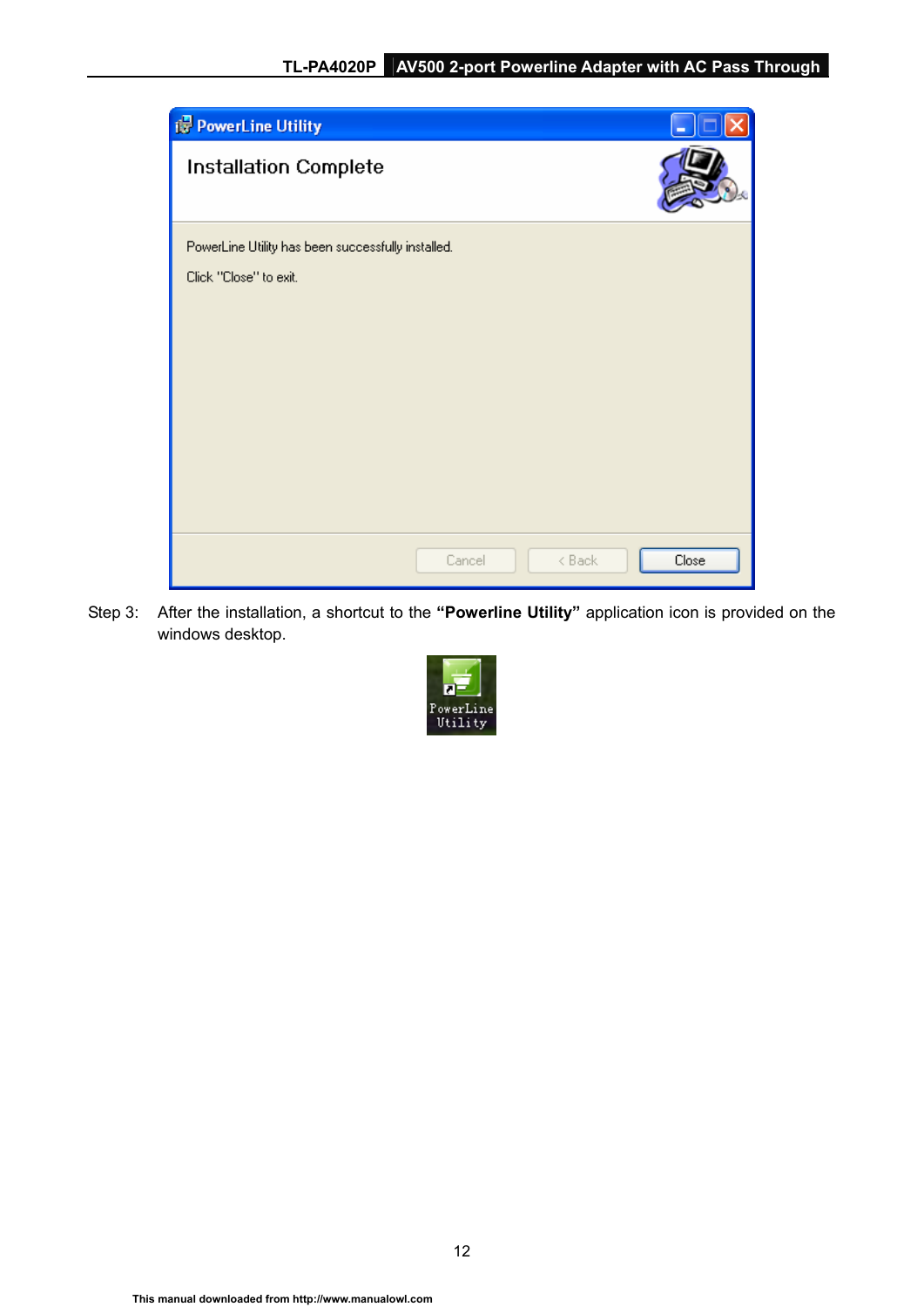## <span id="page-18-0"></span>**Chapter 4 Using the Management Utility**

After you'd successfully installed the Powerline Adapter hardware and Management Utility software, you can set up or configure the devices according to your need.

This Powerline Utility enables the users to identify powerline devices on the powerline network, measures data rate performance and ensures privacy by setting user defined secure powerline networks.



Double click on the icon **" "** from your windows desktop, the following screen will display. This Management Utility consists of a four property tabs, **"Status"**, **"Network"**, **"Advanced"** and **"System"**.

| <b>Status</b> | Network                          | Advanced          | System                           |       |
|---------------|----------------------------------|-------------------|----------------------------------|-------|
|               | <b>Local Device Information:</b> |                   |                                  |       |
|               | <b>MAC Address:</b>              | 00:04:20:05:28:0A |                                  |       |
|               | <b>Network Name:</b>             | HomePlugAV        |                                  |       |
|               |                                  |                   | Use Default(HomePlugAV)          | Apply |
|               | Password:                        |                   | MTQZ-DSVX-YHAU-OUMH              |       |
|               | Firmware:                        |                   | 500A-1.1.0.844-01-20120919-FINAL |       |

#### **4.1 Status**

The **Status** tab shows information of the powerline adapter connected to the current computer where the Management Utility is running. On this page, you can also set its network name.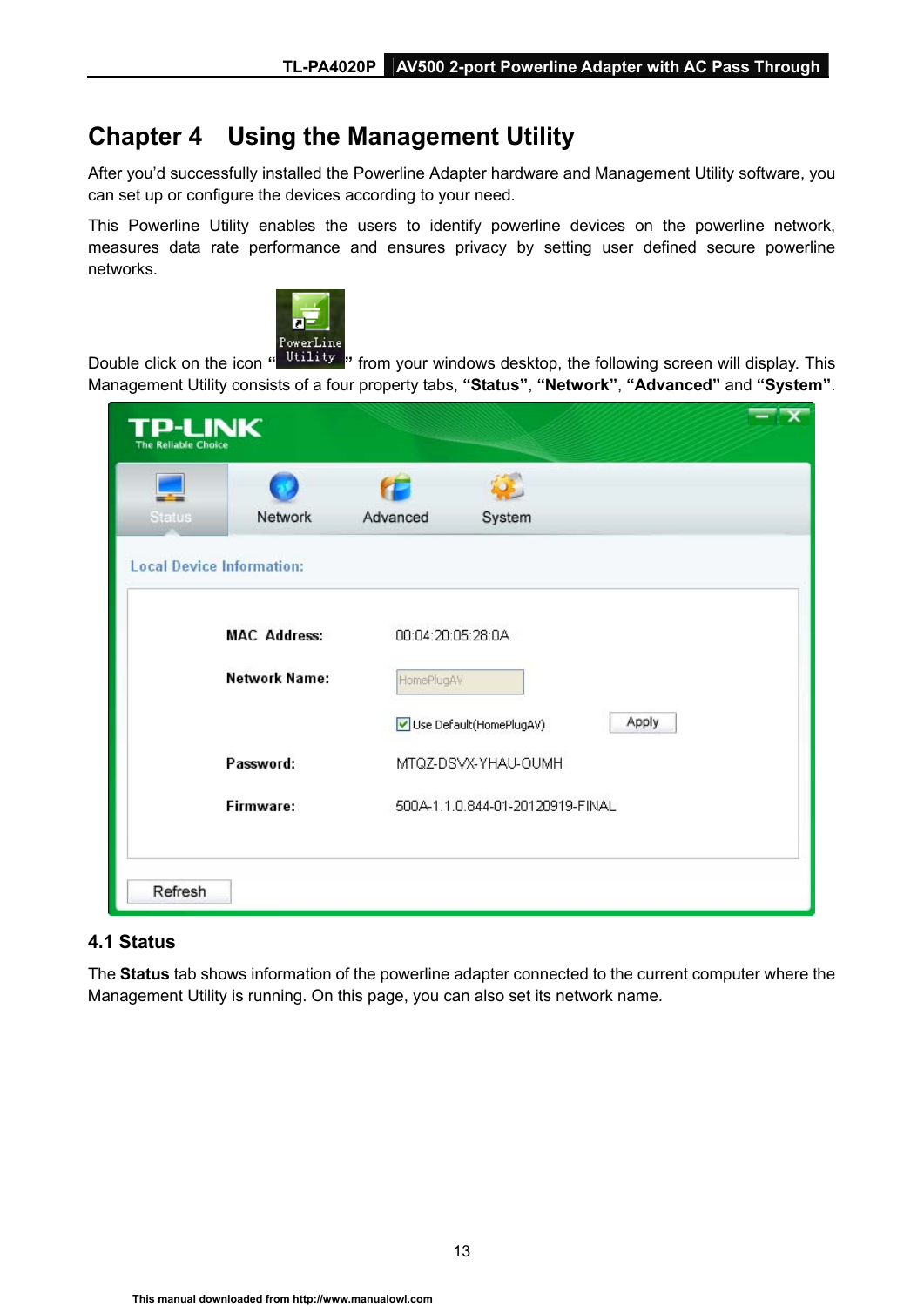<span id="page-19-0"></span>

| <b>TP-LINK</b><br><b>The Reliable Choice</b>      |                      |                   |                                  |       |  |
|---------------------------------------------------|----------------------|-------------------|----------------------------------|-------|--|
|                                                   |                      |                   |                                  |       |  |
| <b>Status</b><br><b>Local Device Information:</b> | Network              | Advanced          | System                           |       |  |
|                                                   |                      |                   |                                  |       |  |
|                                                   | <b>MAC Address:</b>  | 00:04:20:05:28:0A |                                  |       |  |
|                                                   | <b>Network Name:</b> | HomePlugAV        |                                  |       |  |
|                                                   |                      |                   | Use Default(HomePlugAV)          | Apply |  |
|                                                   | Password:            |                   | MTQZ-DSVX-YHAU-OUMH              |       |  |
|                                                   | Firmware:            |                   | 500A-1.1.0.844-01-20120919-FINAL |       |  |
|                                                   |                      |                   |                                  |       |  |
| Refresh                                           |                      |                   |                                  |       |  |

- ¾ **MAC Address:** Displays the MAC address of the powerline adapter connected to the current computer where this management utility is running.
- ¾ **Network Name:** Displays the network name of the current network or you can give a name for the network in which the powerline adapter is. By default, the network name is HomeplugAV.
- ¾ **Use Default (HomePlugAV):** Check the box before this item to use the default network name.
- ¾ **Apply:** Click the **Apply** button to make the setting effective.
- ¾ **Password:** Displays the password of the current powerline adapter. Every powerline adapter has its own password by default, which can be also found on the back of the adapter.
- ¾ **Firmware:** Displays the current firmware version used by the adapter.
- ¾ **Refresh:** Click the **Refresh** button to update the information.

#### **4.1.1 Set Local Device's Network Name**

To set the local device's network name, please take the following steps:

- (1) Click **Status** tab to display the **Status** tab window.
- (2) Enter a name for the current network using 4~23 characters. Or you can check the **Use Default (HomePlugAV)** to use the default name as the network name. By default, the network name is HomeplugAV.
- (3) Click the **Apply** button to make the settings take effect.

#### **4.2 Network**

The **Network** tab window shows information of all the powerline adapters found on the current logical network. Furthermore, here you can change the Name of the listed powerline adapters as well as add another device to the current network.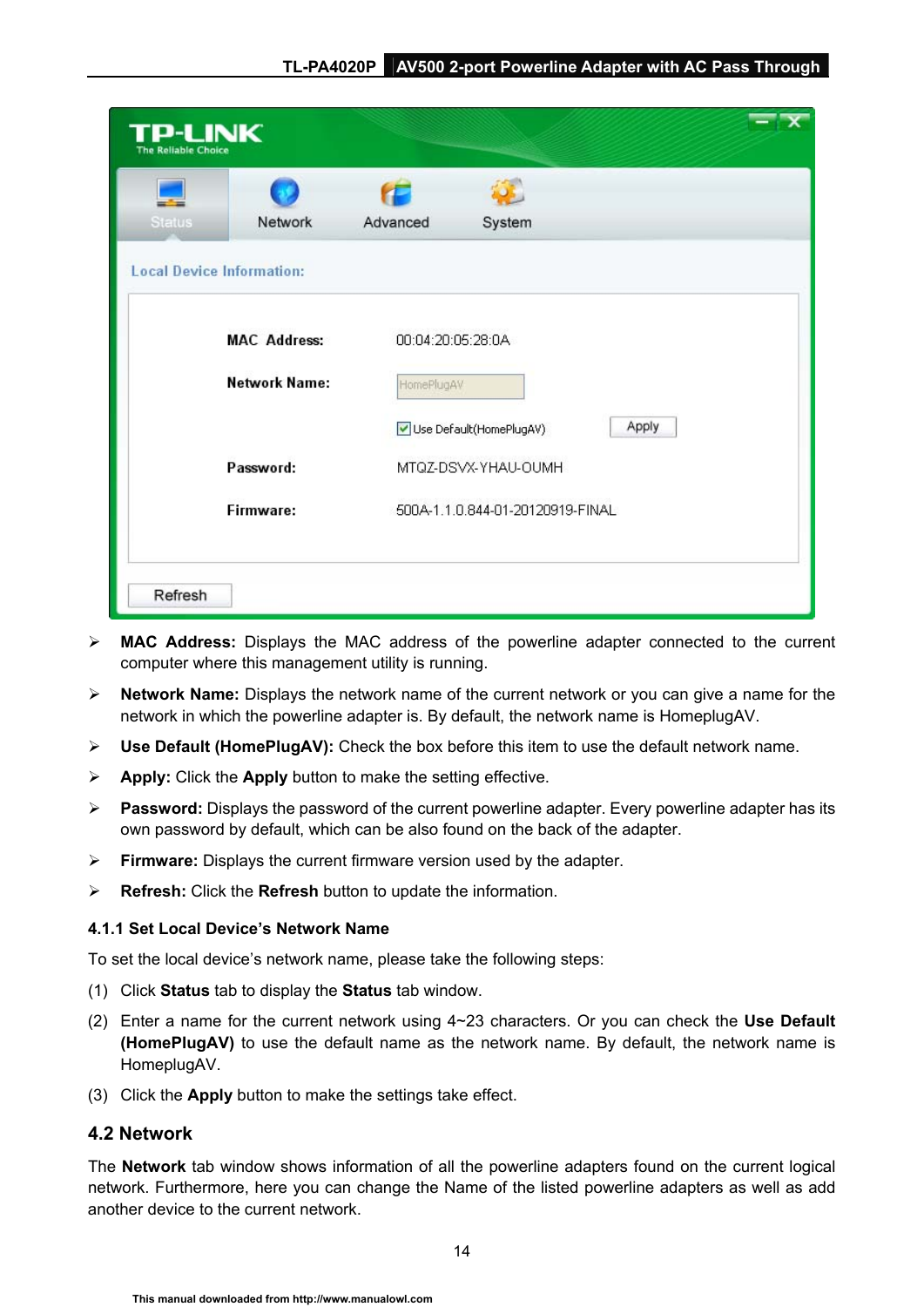<span id="page-20-0"></span>

|      | <b>TP-LINK</b><br><b>The Reliable Choice</b> |                    |          |          |          |             |
|------|----------------------------------------------|--------------------|----------|----------|----------|-------------|
|      | Status                                       | Network            | Advanced | System   |          |             |
| Type | <b>Remote Devices:</b><br>Name               | <b>Mac Address</b> |          | Password | Rate     | Option      |
|      |                                              |                    |          |          | 311 Mbps | 木<br>Modify |
| 畾    | Device1                                      | 00:0A:EB:42:20:13  |          |          |          |             |
|      |                                              |                    |          |          |          | $\equiv$    |

- ¾ **Type:** Displays the type of the remote device found in the network.
- ¾ **Name:** Displays the name of the remote device found in the network. You can change its name following two steps: select the desired adapter and click the **Modify** button.
- ¾ **MAC Address:** Displays the MAC address of the remote device found in the network.
- ¾ **Password:** Displays the supplied Powerline Adapter's password (Initially left blank). To set the Powerline Adapter password (Which is required when creating a private network or managing all the devices), select the device shown in the figure and click the **Modify** button. Follow the pop-up dialog box to complete your password setting.
- ¾ **Rate:** Shows the current transmission rate of the Powerline Adapter.
- ¾ **Rescan:** Click the **Rescan** button to perform an immediate search of the remote Powerline Adapter. The Management Utility will automatically perform the scanning process and update the display every few seconds by default.
- ¾ **Option:** Select the device and click the **Modify** button to display a configuration dialog. There you can change the corresponding adapter's name and enter its password for future configuration.

#### **4.2.1 Rename the Remote Device/Enter Password**

You can change the name of the remote adapter to an easy-to-remember one. Additionally, you can select the desired adapter and enter its password (Take note of the password format) so as to set the network name of this device on **System** configuration homepage. To change the name of the remote adapter or enter its password, please follow the steps below:

(1) Select the desired device and click the **Modify** button to display the following dialog.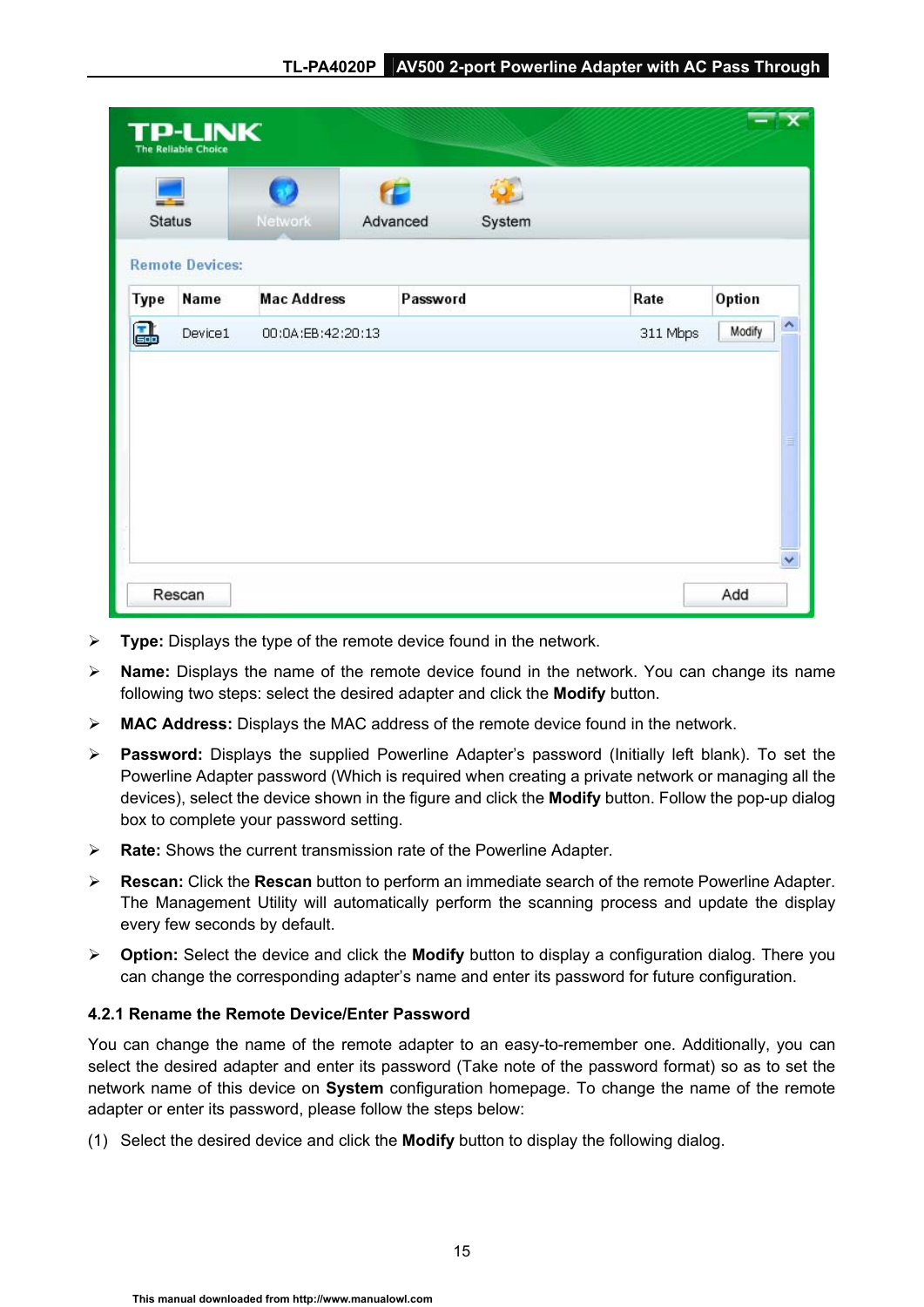<span id="page-21-0"></span>

| Please input the device's name and password. |
|----------------------------------------------|
| Device Name:<br>Device1                      |
| Device Password:                             |
|                                              |
| Cancel<br>Save                               |

- (2) Enter a new name for the selected adapter and enter its password (Take note of the password format). The password can be found on the back of adapter.
- (3) Click the **Save** button to make the settings effective.

#### ) **Note:**

Password is unnecessary to enter for renaming.

#### **4.2.2 Add Device**

You can add a remote Powerline Adapter to your network that is not in the displayed list. You are suggested to locate the passwords for all Powerline Adapters you wish to manage and add them to the local logical network by clicking the **Add** button.

Click the **Add** button to display the following dialog box. This dialog box allows you to enter both the selected device's name and password. Note that the Powerline Adapter must be present on the power grid in order to activate the set password and be added to the local network.

Enter your **Device Name** and **Password** (Take note to the password format) and click the **Save** button after setup.

| Please input the device's name and password. |
|----------------------------------------------|
| Device Name:                                 |
| Device Password:                             |
|                                              |
|                                              |
| Save<br>Cancel                               |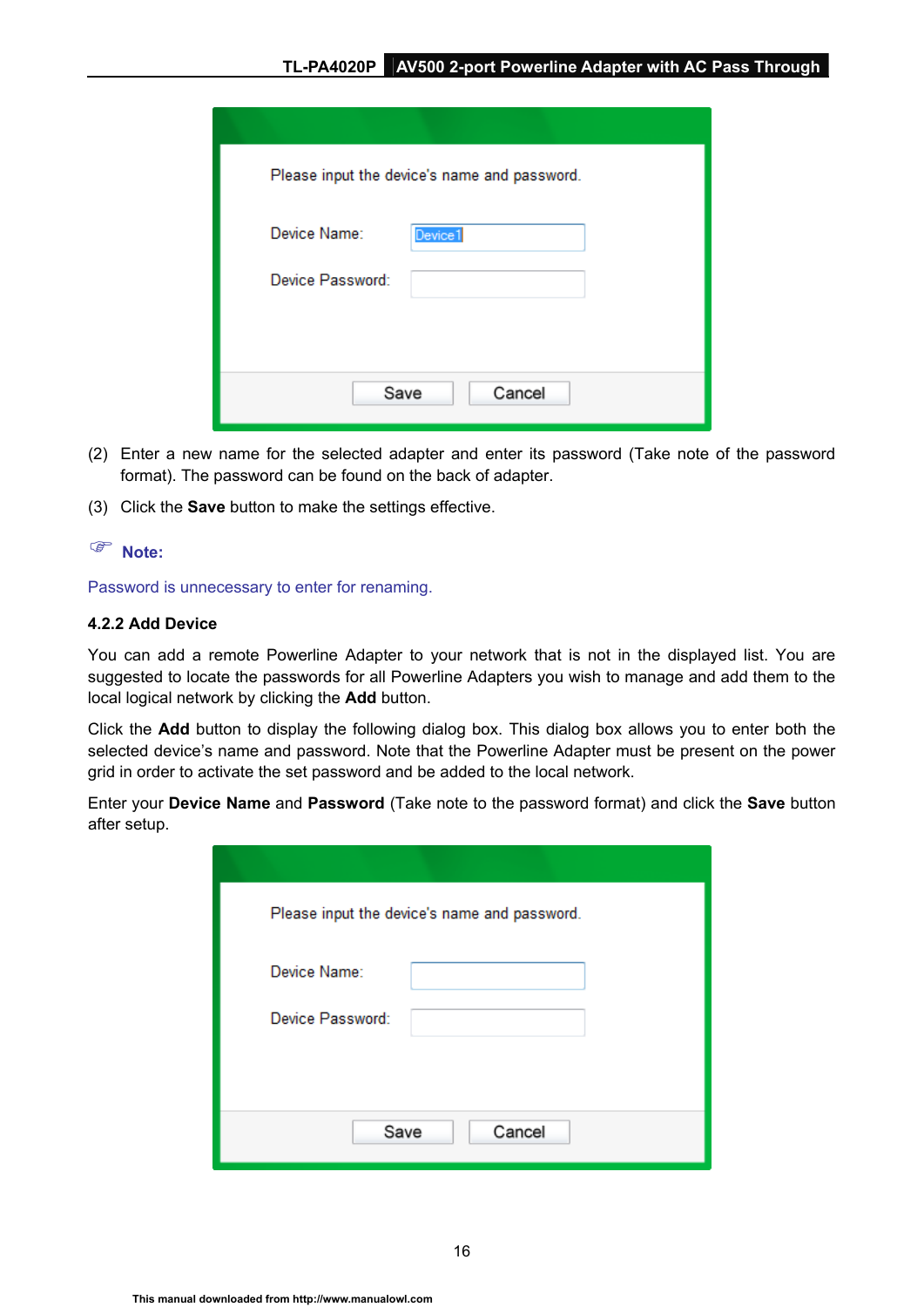#### <span id="page-22-0"></span>**4.3 Advanced**

The third tab window labeled "**Advanced**" is for Quality of Service. With the proper configuration, the limit bandwidth can be took full advantage. QoS requirements are different for various data types such as streaming video or music, voice and raw data. To provide higher QoS for streaming data, priority levels can be set using tags at the beginning of data frames. Virtual Local Area Network (Vlan) 802.1p priority tags on Ethernet frames are used to specify 8 (0~7) levels of "user priority". Homeplug AV powerline allows for 4 levels of Channel Access Priority CAP 0-3). Therefore, the 8 levels of VLAN Ethernet tags must be mapped to the 4 levels of CAP priority, where CAP 3 is the highest priority and CAP 0 is the lowest. CAP 3 priority might be used for voice and network management frames, CAP 2 is used for streaming video while CAP 1 and CAP 0 are used for data. Mapping VLAN tags to CAP levels is easily done using the VLAN Priority Mapping function on the QoS tab window.

| P-LINK<br><b>The Reliable Choice</b> |         |          |                                             |             |               |                 |        |
|--------------------------------------|---------|----------|---------------------------------------------|-------------|---------------|-----------------|--------|
| <b>Status</b>                        | Network | Advanced | System                                      |             |               |                 |        |
| <b>Advanced QoS Setting:</b>         |         |          |                                             |             |               |                 |        |
| Simple Application Mapping           |         |          | Advanced Priority Mapping<br>Priority Using | V VLAN Tags |               | <b>TOS Bits</b> |        |
| Internet                             |         |          | 0                                           | CAP1        | v             | CAP1            |        |
|                                      |         |          | $\mathbf{1}$                                | CAPO        | $\sim$        | CAPO            |        |
| Online Game                          |         | 2        | CAPO                                        | v           | CAPO          |                 |        |
|                                      |         |          | 3                                           | CAP1        | $\mathcal{N}$ | CAP1            | $\vee$ |
| Audio or Video                       |         |          | 4                                           | CAP2        | $\mathcal{A}$ | CAP2            |        |
|                                      |         |          | 5                                           | CAP2        | $\sim$        | CAP2            |        |
| Voice over IP                        |         |          | 6                                           | CAP3        | $\sim$        | CAP3            |        |
|                                      |         |          | 7                                           | CAP3        | $\mathcal{A}$ | CAP3            | M.     |
|                                      |         |          |                                             |             |               | Save            |        |

- ¾ **Simple Application Mapping:** The group allows you to choose what type of traffic with the highest user priority you will use your local HomePlug device for by pitching one of the following radios. Please select the radio type according to your demand.
- ¾ **Advanced Priority Mapping:** The group sets VLAN priority to CAP mapping and default priority. Note that in HomePlug, CAP 3 is the highest priority while CAP 0 is the lowest priority. The values shown in VLAN Tags Priority are the default settings for the first running.

#### **4.4 System**

The **System** tab window is for some basic settings of the adapter. On this tab window, you can upgrade the firmware to the latest version, reset the adapter's settings to the factory defaults and configure all adapters' network names.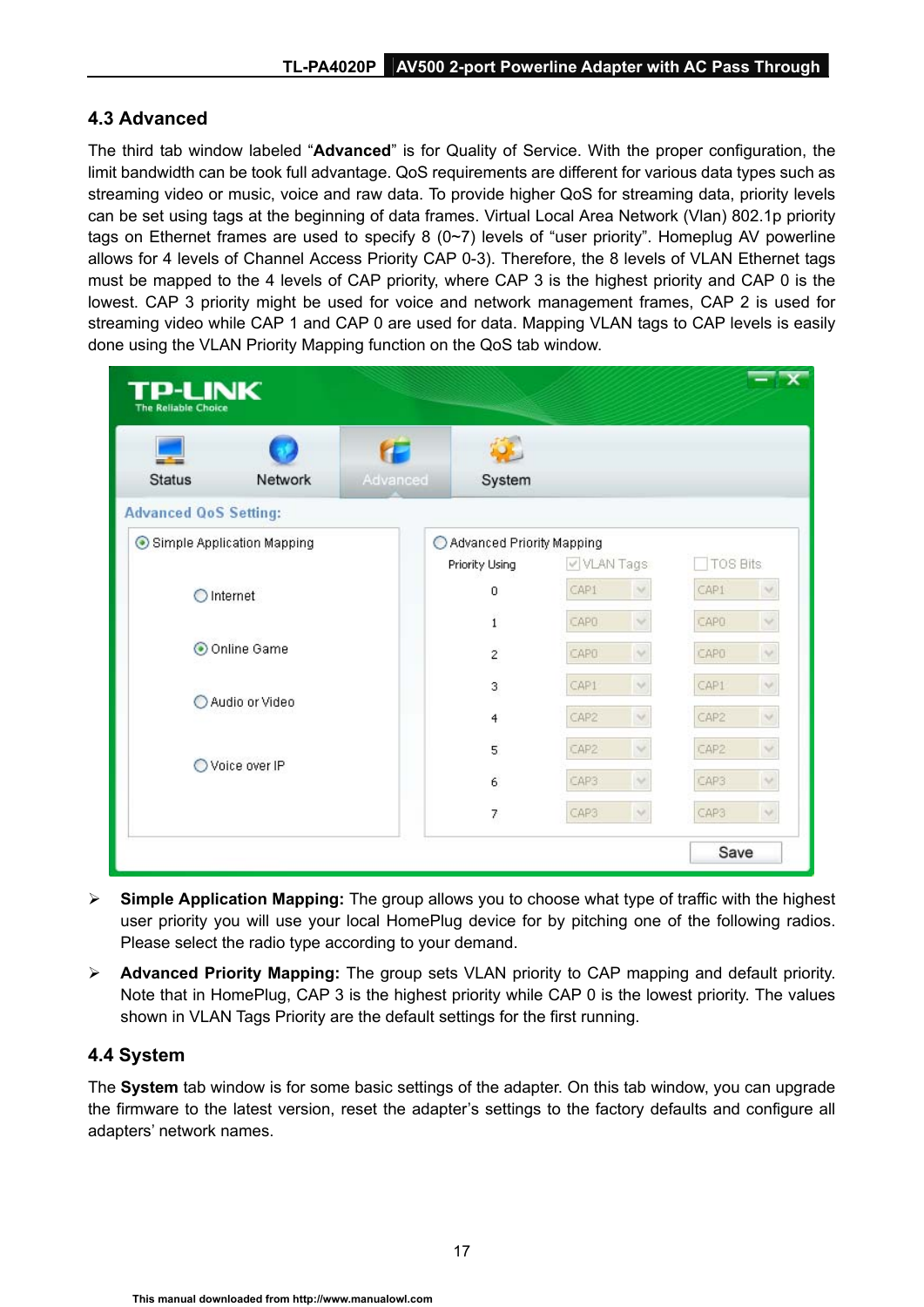<span id="page-23-0"></span>

| <b>Status</b>            | Network                               | Advanced                | System |                   |
|--------------------------|---------------------------------------|-------------------------|--------|-------------------|
| <b>Upgrade Firmware:</b> |                                       |                         |        |                   |
|                          |                                       |                         |        | Upgrade Firmware  |
| <b>Reset Device:</b>     |                                       |                         |        |                   |
| Reset Local Device       |                                       |                         |        | Reset All Devices |
|                          |                                       |                         |        |                   |
|                          | <b>Set All Devices' Network Name:</b> |                         |        |                   |
|                          |                                       | Use Default(HomePlugAV) |        | Set Network Name  |

#### **4.4.1 Upgrade Firmware**

Click the **Upgrade Firmware** button to upgrade the version of the firmware for the adapter and the following dialog will pop up.

|      | Please select the correct PIB and NVM. |    |
|------|----------------------------------------|----|
| NVM: |                                        | ٠, |
| PIB: |                                        |    |
|      |                                        |    |
|      |                                        |    |
|      |                                        |    |
|      | Cancel<br>OK                           |    |
|      |                                        |    |

- **NVM**: None-volatile memory. It is used for upgrading the firmware.
- PIB: Parameter Information Block. It contains configuration values that establish device network identity, general capabilities and operational modes.

If you want to upgrade the version of firmware for the device, please select appropriate Firmware and PIB files together. New firmware versions and PIB files are posted at [www.tp-link.com](http://www.tp-link.com/) and can be downloaded for free.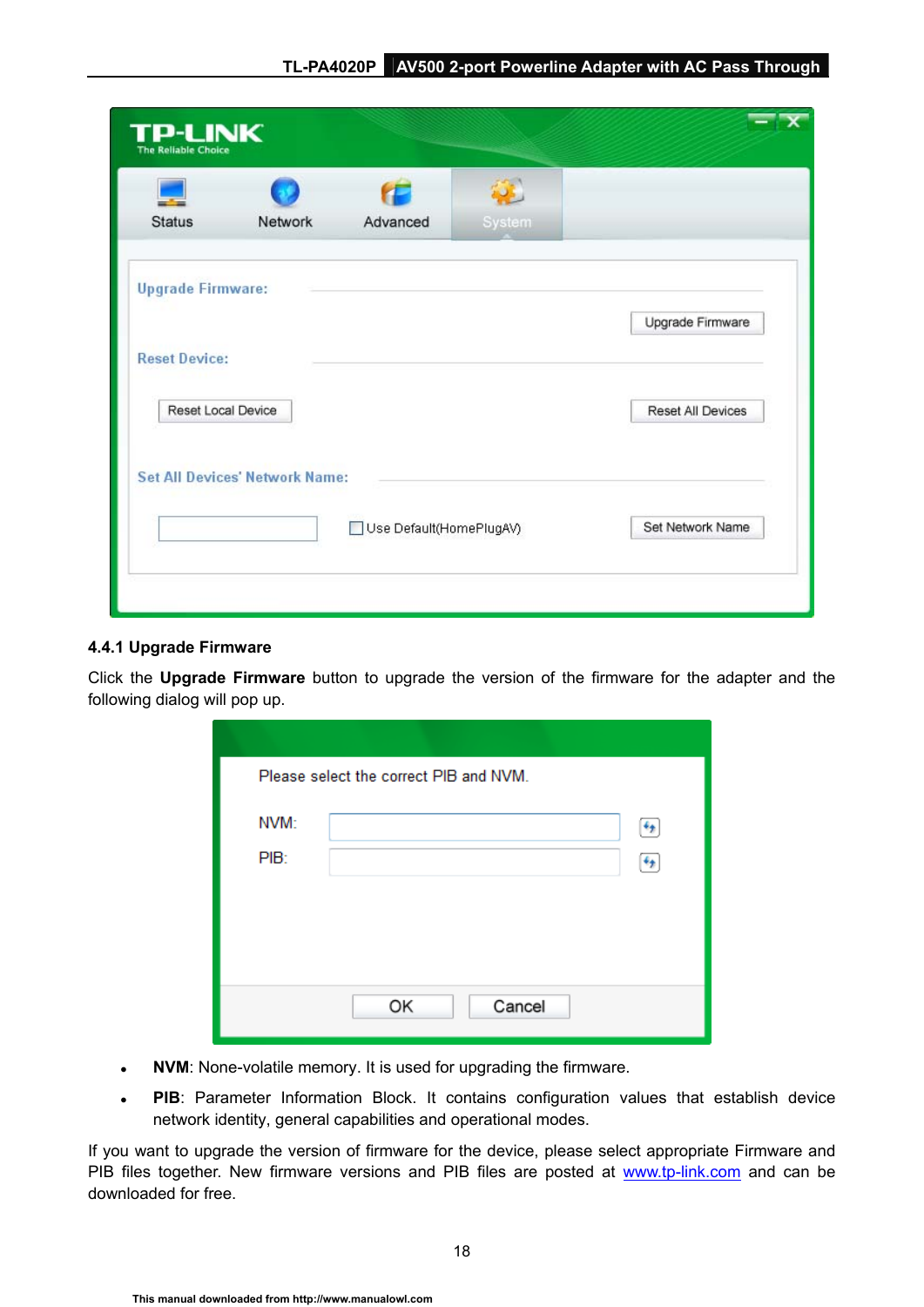#### <span id="page-24-0"></span>) **Note:**

The parameter information of PIB will restore to the factory defaults after resetting the PLC.

#### **To upgrade the device's firmware, follow these instructions:**

- 1. Download PIB file and firmware upgrade file from the TP-LINK website ([www.tp-link.com\)](http://www.tp-link.com/).
- 2. Enter the path name or click  $\left( \frac{f}{f} \right)$  to select the downloaded files on the computer into the corresponding blanks.
- 3. Click the **OK** button.

#### ) **Note:**

Do not turn off the device while the firmware is being upgraded. The device will reboot after the Upgrading has been finished.

#### **4.4.2 Reset Device**

This Management Utility allows you to reset the Powerline Adapter to its default settings.

- Reset Local Device: Click this button to reset the settings of the local Powerline Adapter device only.
- **Reset All Devices:** Click this button to reset the settings of all devices that appear on the **Network** configuration homepage whose Device's Password had been entered for the same logical network.

#### **4.4.3 Set All Devices' Network Name**

The **Set All Devices' Network Name** function allows you to change the logical network of all devices that appear on the **Network** configuration homepage whose Device's Password had been entered for the same logical network. A dialog window will appear to report the success of this operation.

All Powerline devices are shipped using a default logical network (network name), which is normally **"HomePlugAV"**.

To set all devices' network name, please type the name in the field and click the **Set Network Name** to apply the setting.

#### ) **Note:**

Every Powerline Adapter on your home network **MUST** have the same **Network Password** for connectivity to be established throughout your home.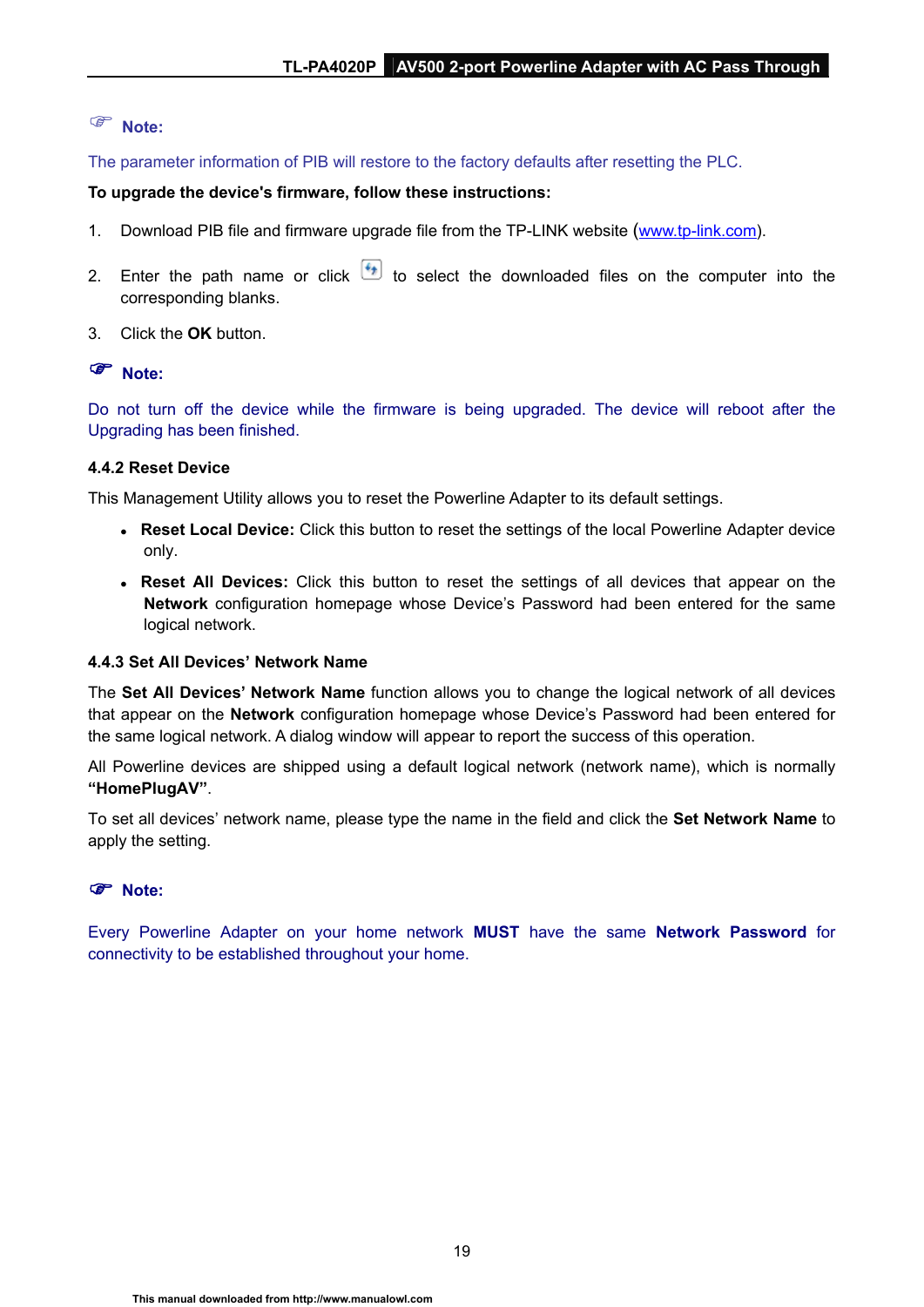## <span id="page-25-0"></span>**Chapter 5 Advanced Feature: How to Use the Pair Buttons**

#### **5.1 Pair (Secure with 128 bits-AES)**

The Homeplug AV standard uses 128-bit AES (Advanced Encryption Standard) to safely transmit data between powerline adapters. For the powerline adapters to communicate with each other they all need to use the same Network Membership Key (NMK). Otherwise, they cannot unscramble the encrypted data sent in the powerline network.

The **Pair** button allows you to set up a secure powerline connection with another HomePlug AV compliant powerline devices which also support the **Pair** feature.

#### **5.2 Set Up a Secured Powerline AV Network with the Pair Button**

You can connect a number of devices on a powerline network, but you can only use the Pair button on two devices at a time.



#### **Create a secured Powerline network using the Pair button**:

- **Step 1**. Press the Pair button of Powerline adapter A for one second, the Power LED will start flashing.
- **Step 2**. Press the Pair button of Powerline adapter B for one second, the Power LED will start flashing. (This must be done within 120 seconds after pressing the pair button of powerline adapter A.)
- **Step 3**. Wait for about 60 seconds while your Powerline adapter A and B are connecting. The Power LED on both adapters will stop flashing and become solid light when the connection is made.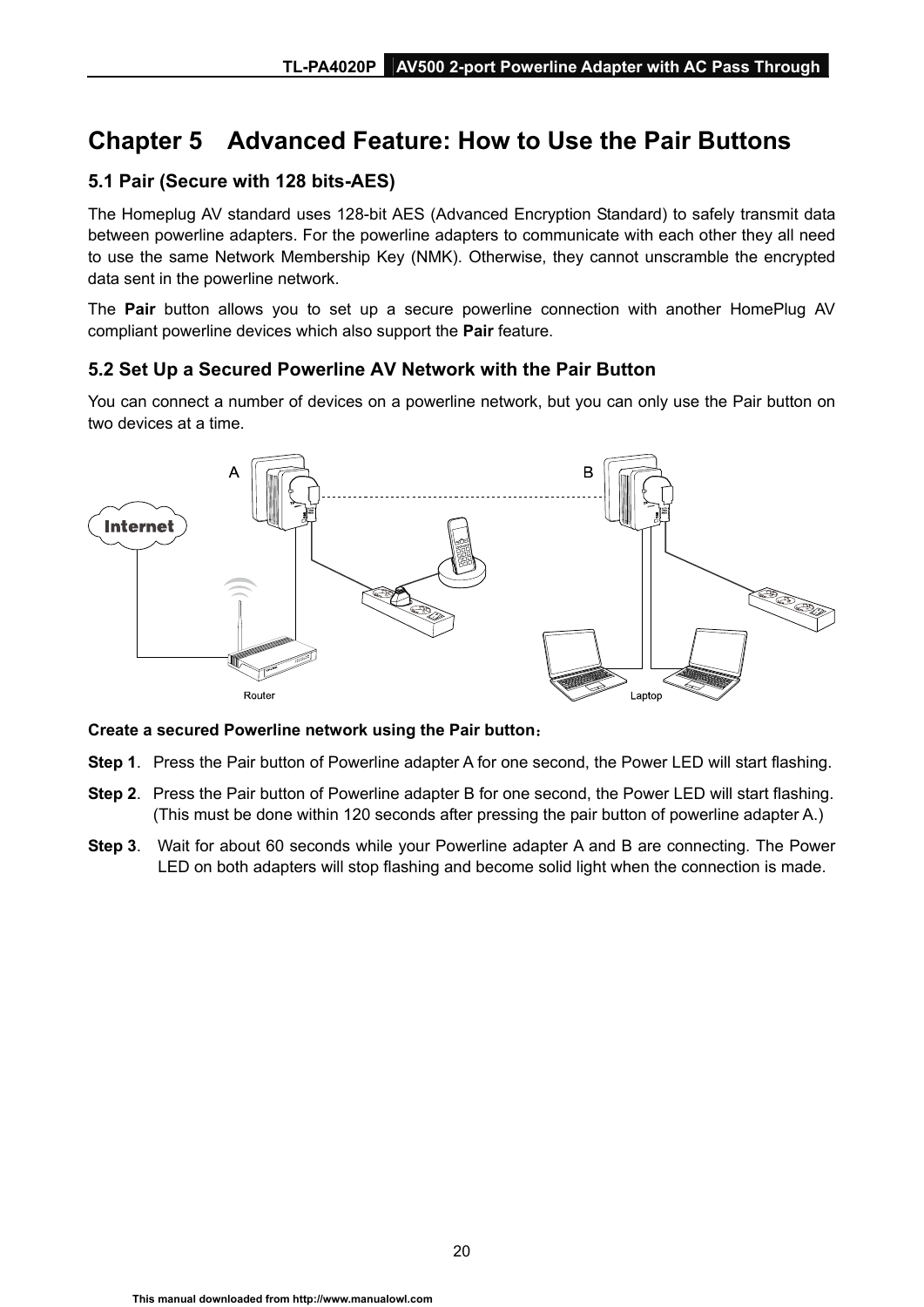

#### **Join an existing secured Powerline AV Network:**

Powerline adapter A and Powerline adapter B form a HomeplugAV Network, Powerline adapter C wants to join this network.

- **Step 1**. Press and hold the Pair button on Powerline adapter C for one second.
- **Step 2**. Press and hold the Pair button on Powerline adapter A/B for one second. (This step must be taken within 120 seconds after step 1 is finished.)
- **Step 3**. Wait for about 60 seconds while your Powerline adapters are connecting. The Power LED on Powerline adapter A/B and C will stop flashing and become solid light when the connection is made.

#### ) **Note**:

#### The sequence of Step 1 and Step 2 can be exchanged.

#### **Leave an existing secured Powerline AV Network:**

As the figure above shown, Powerline adapter A, B and C have formed a HomeplugAV Network. The user wants to remove one device (Powerline adapter A) from this network.

- **Step 1**. Press and hold the Pair button on Powerline adapter A for at least 7 seconds. Powerline adapter A will reset and restart. (The Power LED of Powerline adapter A will momentarily extinguish during resetting, flash during restarting then illuminate steadily.)
- **Step 2**. Wait for the reset to complete.